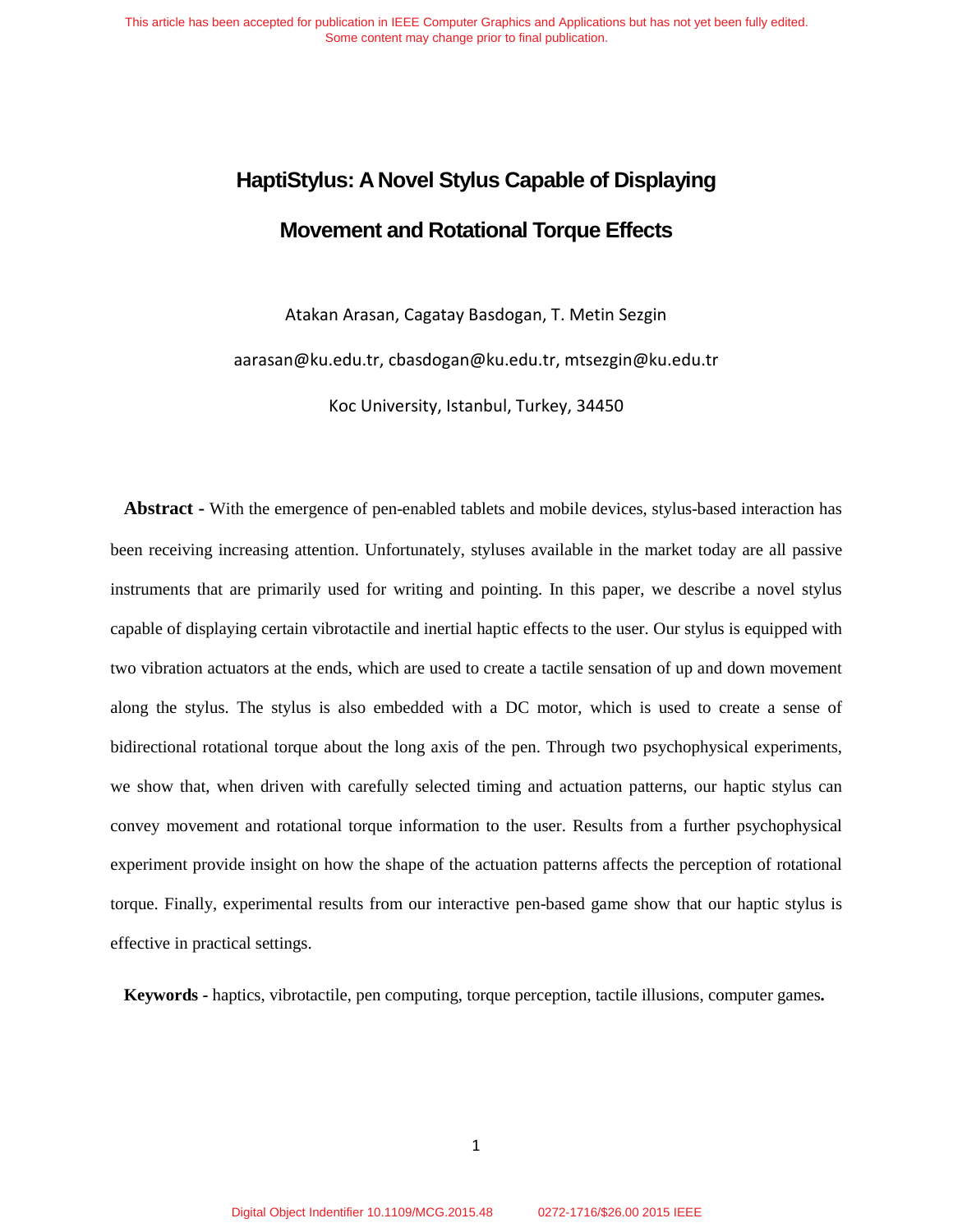# 1. INTRODUCTION

There is a large and growing set of mobile applications, and in particular games, that use stylus-based input for manipulating and interacting with virtual objects. Despite the popularity of stylus as an input device, stylus-based interaction has not reached its potential, partly because styluses available in the market are passive instruments. These instruments were primarily designed for writing and pointing on mobile devices, and they lack the ability to create supportive feedback during interaction. To this end, we designed a novel stylus that is capable of creating two tactile effects in an effort to enrich stylus-based interaction. In particular, we built an active stylus that is capable of displaying movement and rotational torque effects.

Our design, which we named HaptiStylus, is equipped with two vibration motors positioned at the ends of its casing. Asynchronous actuation of these motors results in a sensory illusion known as "apparent tactile motion" [1]. With appropriate combination of stimulus duration and inter-stimulus onset interval (ISOI) of the vibration actuators, we show that a movement effect can be displayed along the body of the stylus.

The other effect that HaptiStylus is capable of displaying is rotational torque effect about the long axis of the stylus. A high torque rated DC motor, positioned underneath the fingers, enables us to create a sense of clockwise and counter clockwise rotation. Powering up the DC motor creates a torque on the casing of the stylus. When the voltage pulse is cut off, the motor displays a reaction torque in the opposite direction. In our previous work, we showed that the torque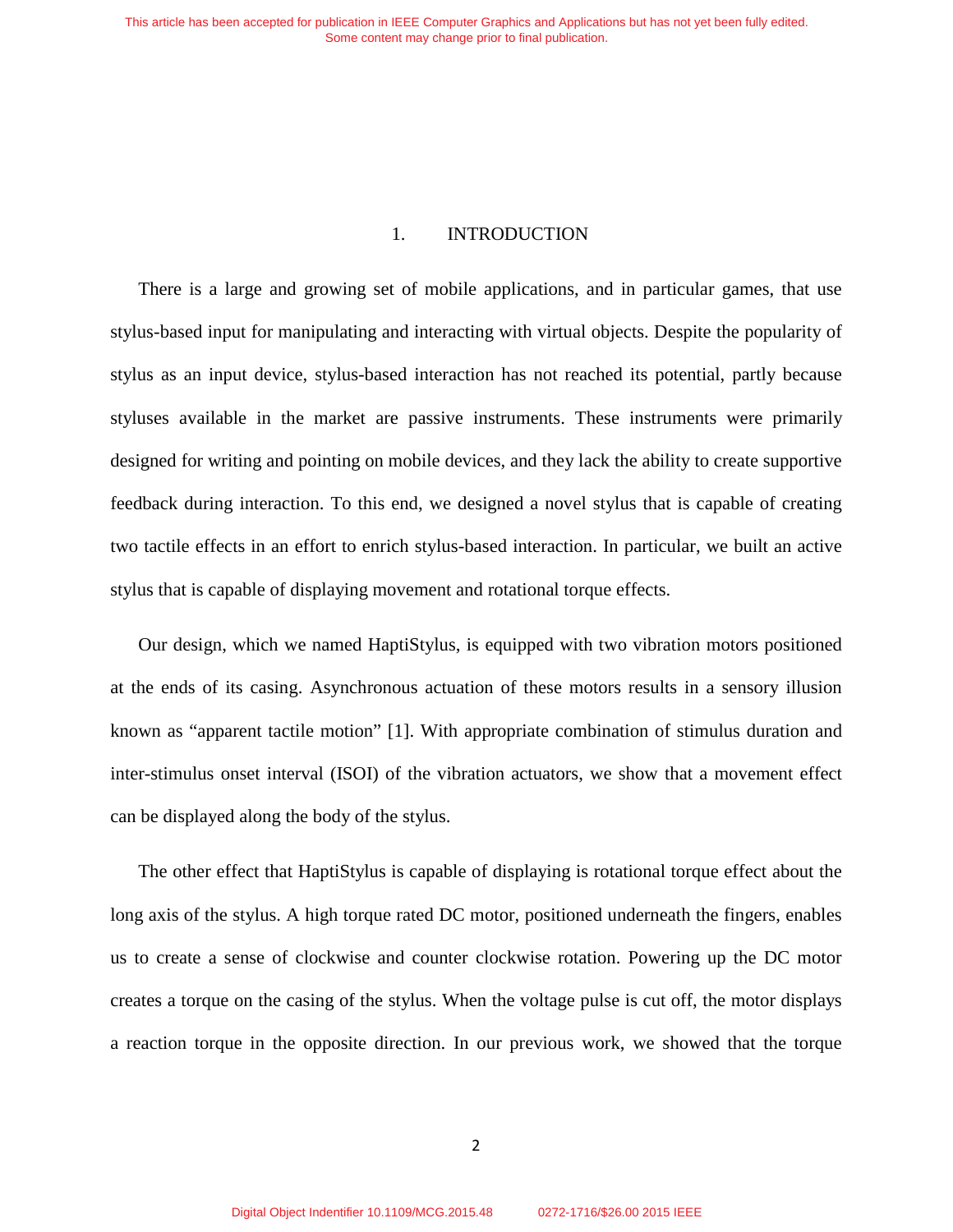created during start-up dominates over the reaction torque, and creates a sense of rotation in the intended direction [2]. Here, we further investigate the effects of the input waveform patterns on the torque created by the motor and the perceived sense of rotation.

In this paper, we report detailed results from three psychophysical experiments that explore the effects of actuation timing and waveform on the perception of movement and rotational torque effects. In particular, 1) we explore the effects of duration of actuation, and ISOI on the movement effect, and 2) the onset/offset durations and input waveform patterns on the rotational torque effect. In addition, we report results from our assessment of our haptic stylus in a game, designed to take advantage of the proposed haptic effects. This assessment is carried out by a more compact version of our stylus (HaptiStylus 2.0), which is fitted with a Bluetooth module for communication and an active stylus tip to enable fine grained tracking on a digitizing tablet. The results of three psychophysical experiments show that, with carefully selected parameters, we can create highly perceptible movement and rotational torque effects. We do so not only in a targeted perception experiment, but also in an immersive game where users' primary focus is not on perceiving effects, but on the game dynamics.

#### 2. RELATED WORK

There are a few studies in the literature about displaying haptic effects on styluses through tactile channel. Lee et al. developed the first haptic stylus that displays forces along its longitudinal axis by means of a solenoid actuator at the tip [3]. Kyung and Jun-Seok designed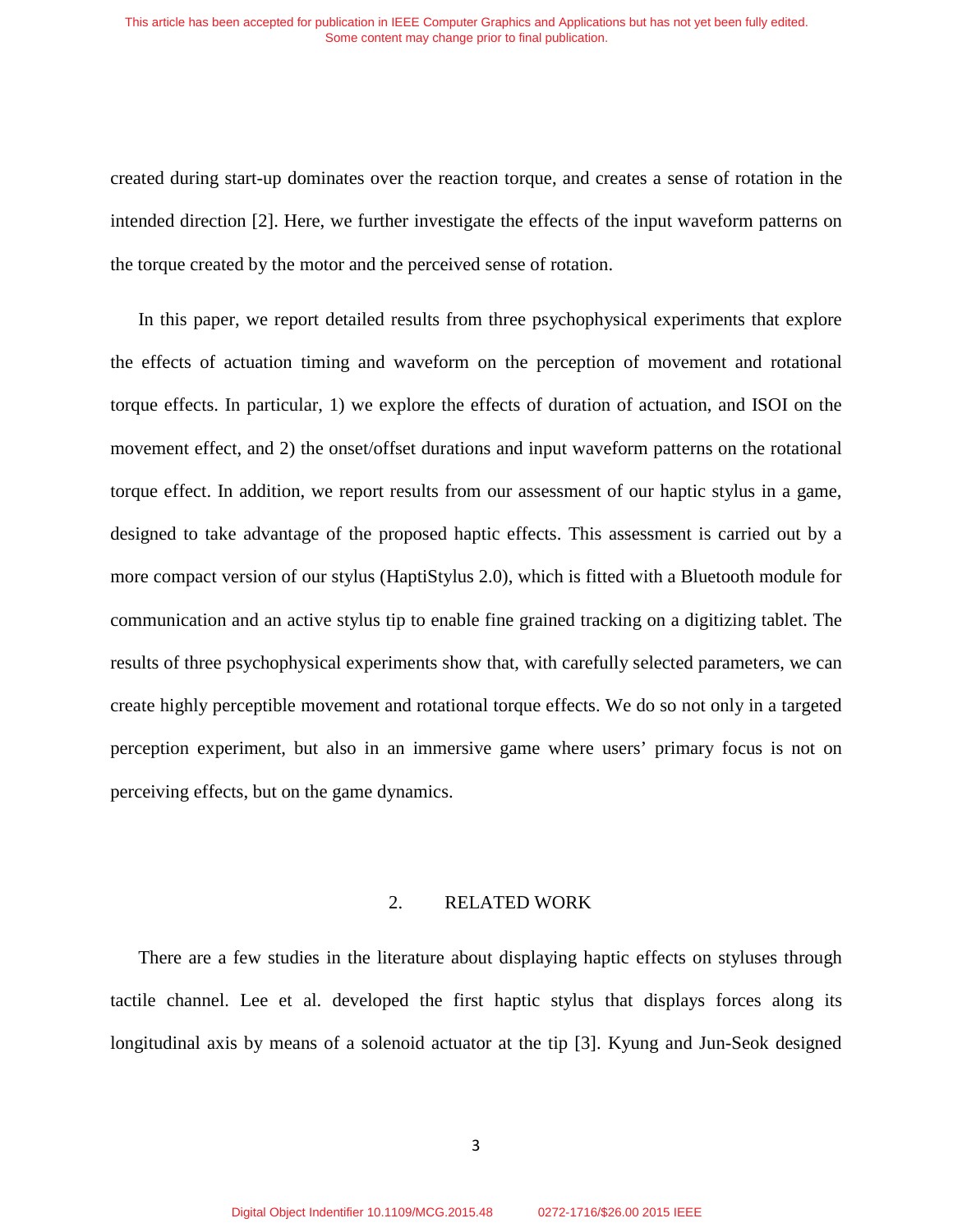Ubi-Pen which displays vibration cues to the user via a single vibration motor and additionally, texture information at the fingertip through an embedded pin array [4]. Later, Kyung et al. miniaturized this pen by removing the embedded pin array[5]. They also developed a GUI on a touch screen to display vibrotactile haptic feedback to a user via a single linear actuator for user events such as button click, icon/file pickup, drag-and-drop, window resizing and scroll, text highlighting, and menu movement/selection. Kamuro et al. developed an ungrounded stylus to display force feedback to a user without the use of mechanical linkages [6]. Wintergerst et al. proposed a stylus, with a magnetically operated brake at the tip, to display haptic effects by controlling the friction between the tip and a display surface [7]. Withana et al. developed a haptic stylus that dynamically changes its effective length to create an illusion of penetrating into a display surface [8]. Poupyrev et al. explored the benefits of using vibrotactile haptic feedback displayed through a touch screen in pen-based interactions [9]. They placed four piezo actuators at the corners of pen-based touch display in between the LCD and the protective glass panel and displayed vibrotactile haptic feedback to a user in varying amplitude and frequency. The results of the user study showed that the subjects preferred haptic feedback when it was combined with an active gesture as in dragging a slider or highlighting a text using a pen interface. Our work complements this body of work by the virtue of focusing on different set of haptic effects (movement and rotational effects).

The haptic movement effect, tactile illusion of creating a continuous motion, was investigated first by Sherrick and Rogers via two vibration motors separated by a distance and placed on the skin of thigh [1]. They adjusted the stimulus duration and the delay between the actuation times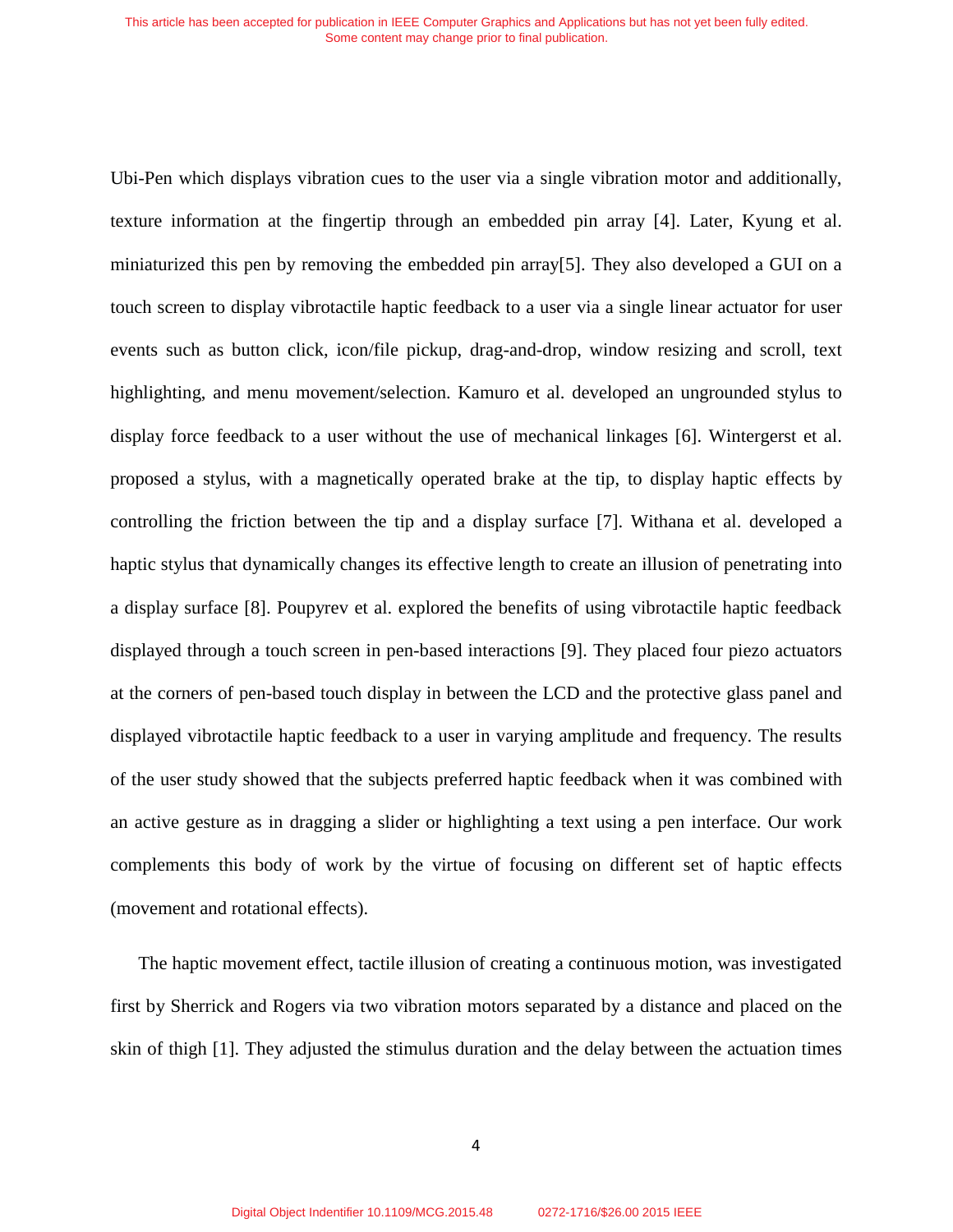to create an effect of travelling haptic stimulus. Tan and Pentland developed a wearable tactile chair equipped with vibration motors to display static lines and two-dimensional geometric patterns to the back of a user [10]. Israr and Poupyrev proposed an algorithm to display twodimensional dynamic haptic effects to the back of a user sitting on a chair through a matrix of vibration actuators [11]. In another line of work, Israr and Poupyrev investigated the control parameter space for producing reliable continuous moving patterns on the forearm and back via haptic movement effect [12]. The results of the study showed that the ISOI space for forearm was influenced by both the motion direction and spacing of the actuators, while the ISOI space for back was only affected by the direction of actuation. Kim et al. created a sensation of travelling wave between two vibration actuators embedded in a cell phone by adjusting the magnitude and timing of the actuators [13]. Lim et al. used frequency modulation to display haptic movement effect between two hands [14]. Our work explores the use of haptic movement effect (apparent tactile motion illusion) on a pen-based interface that can be used with a tablet or a mobile device. In our stylus, the actuators do not come in direct contact with the skin, and the vibrations are transmitted indirectly through the stylus casing.

Compared to the haptic movement effect, the haptic rotational torque effect has been investigated less in the literature. Winfree et al. developed iTorqU, an ungrounded handheld device, to create directional torque feedback by means of a flywheel inside of a two-axis actuated gimbal [15]. Porquis et al. created a torque illusion via suction by using a vacuum driven interface embedded in a stylus [16]. Using a rotating flywheel, Amemiya and Gomi displayed directional torque feedback through a mobile device [17]. Unlike these studies, we simply utilize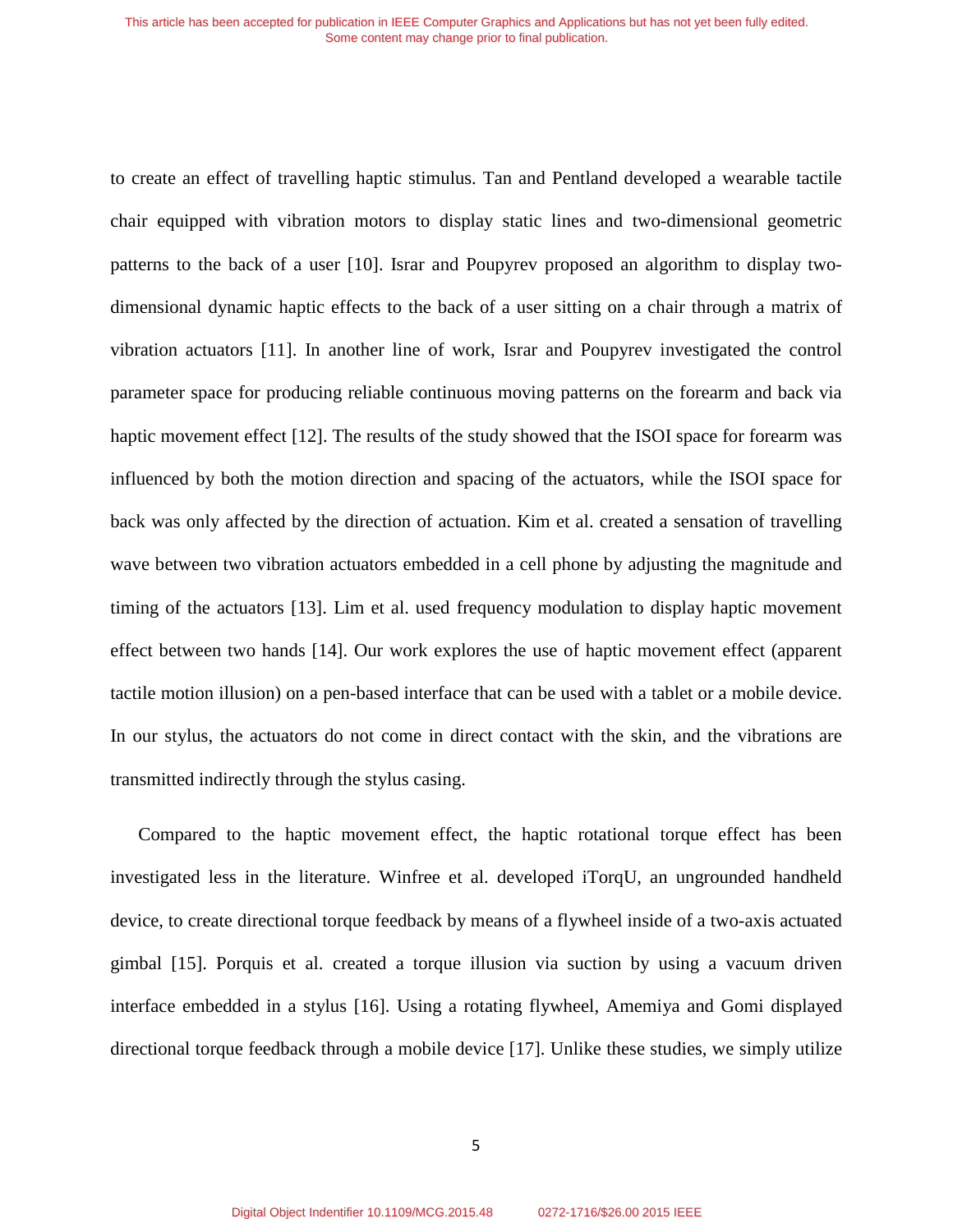consecutive torque pulses displayed through a DC motor attached to the casing of our pen-based stylus to generate a perceptual sense of bidirectional rotation.



Figure 1 – Physical components of HaptiStylus 1.0 (above) and HaptiStylus 2.0 (below)

To our knowledge, the application of the proposed haptic effects (haptic movement and rotation) on a pen-based interface is new. While the concept of haptic movement effect (i.e. apparent tactile motion) is not new and has been applied to the other parts of body such as forearm and back as discussed above, the haptic rotation effect is completely new. Moreover, we should emphasize that the earlier pen-based interfaces with haptic feedback has focused on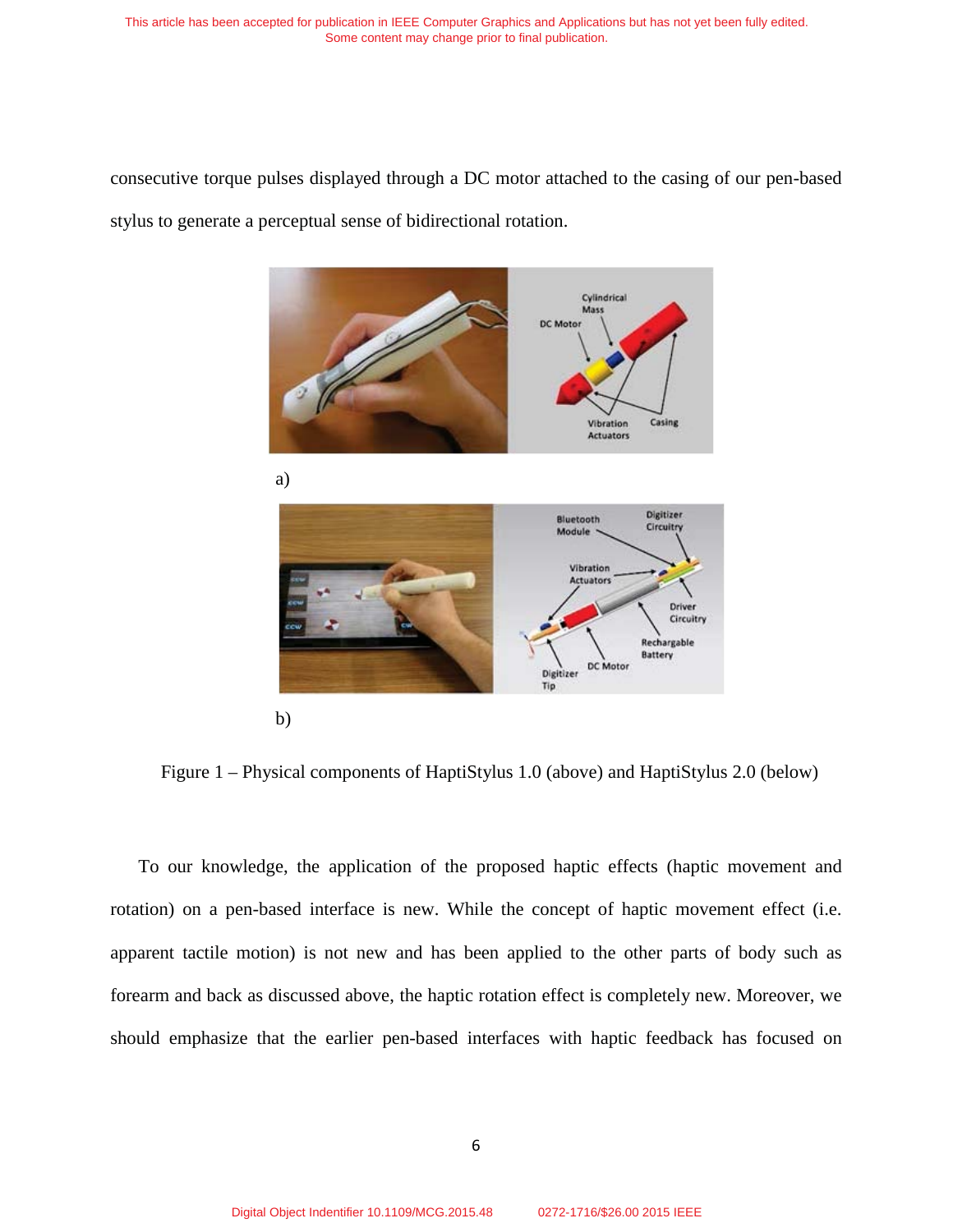displaying haptic effects for 2D GUI events such as button click, drag and drop, menu selection, etc. However, the proposed stylus and the haptic effects open new avenues for 3D haptic interaction (as discussed in the "Application" section) since the proposed stylus includes multiple actuators along its body.

#### 3. METHOD

# 3.1 Design of the HaptiStylus

Our haptic stylus consists of a plastic cylindrical casing and three physical actuators: one DC motor for creating a sense of rotation, and two vibration actuators for generating movement effect. Two physical embodiments of our design are shown in Figure 1. The pen in Figure 1.a was designed as a low-cost embodiment, which doesn't include any circuitry inside, whereas the embodiment in Figure 1.b was designed as a standalone device with an embedded digitizing stylus tip, control circuitry for actuators, and a Bluetooth module for wireless communication (Table 1). The first design was used to evaluate the effectiveness of our approach for generating movement and rotational torque effects, which was further verified with the second design in a more practical computer game setting. The second design was also used to further investigate how the perception of rotational torque effect is influenced by the shape of the waveform that drives the actuators.

We utilize two coin-type eccentric rotating mass (ERM) actuators to display a movement effect through the stylus. The coin type ERM actuators are compact, lightweight and have a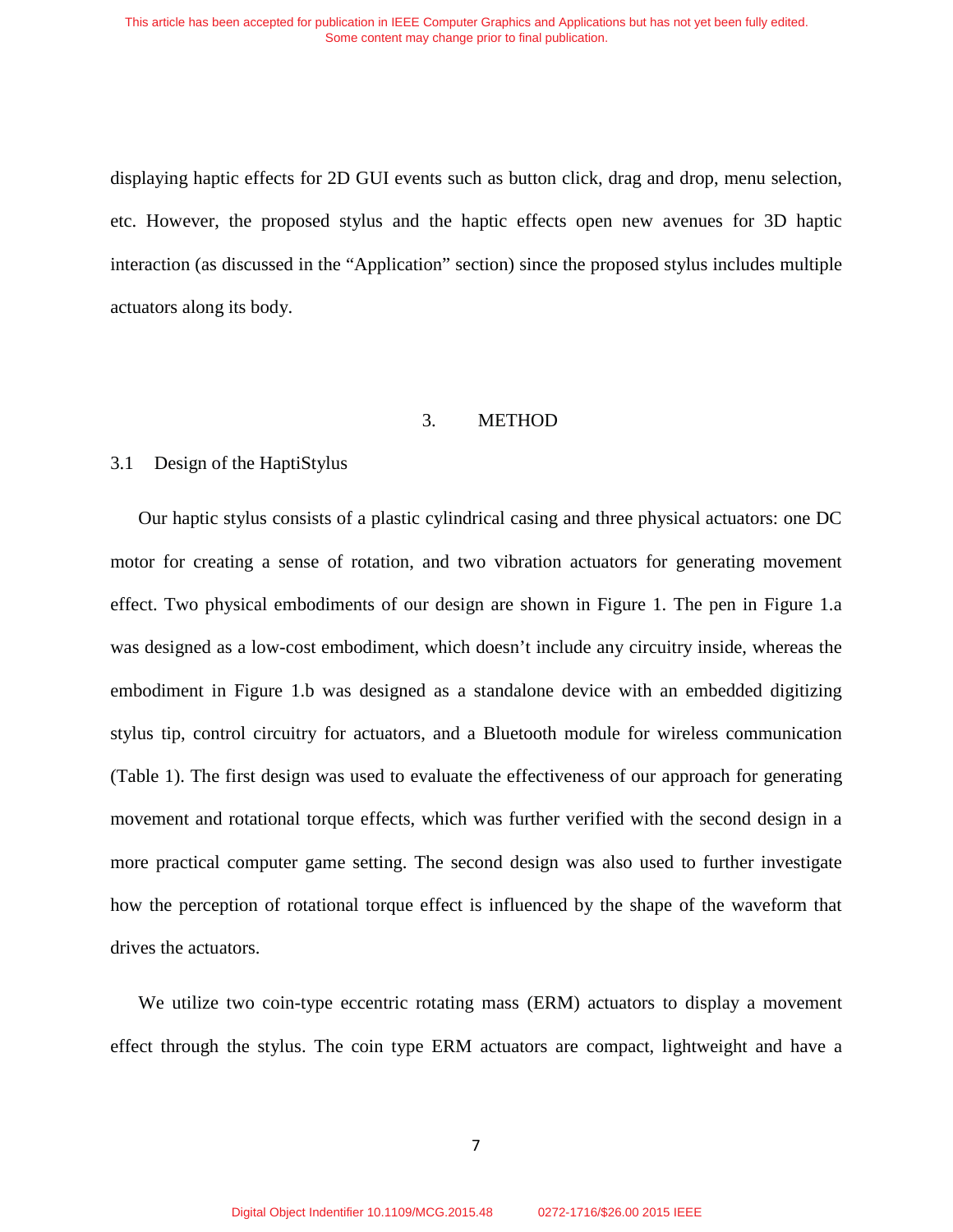larger frequency and amplitude bandwidth than some other vibration actuators. Two coin type ERM actuators are placed close to the ends of the styluses (Figure 1). We used specialized haptic drivers to improve the performance of the vibration actuators. The drivers offer shorter start-up duration (0.1 ms) using only a single-ended pulse width modulation (PWM) input signal. The use of specialized driver circuits proved to be critical for achieving the targeted effects.

In order to display the rotational torque effect, we used a high-torque rated DC motor. The DC motor is positioned to coincide with the position of the fingers while holding the stylus. Our preliminary studies showed that using a specialized driver to control the DC motor is also critical for displaying the targeted haptic feedback. Hence, we used special purpose motor drivers for both designs (Table 1).

| <b>Components</b>                | <b>HaptiStylus</b><br>1.0  | <b>HaptiStylus</b><br>2.0 |
|----------------------------------|----------------------------|---------------------------|
| <b>Haptic Driver</b>             | <b>DRV8601, TI</b>         | <b>DRV2603, TI</b>        |
| <b>DC Motor</b>                  | Generic                    | Re-max 13,<br>Maxon       |
| <b>DC Motor</b><br><b>Driver</b> | <b>L293D, ST</b>           | <b>DRV8835, TI</b>        |
| <b>Microcontroller</b>           | ATtiny2313-<br><b>PDIP</b> | ATtiny2313-<br><b>QFN</b> |
| <b>Communication</b>             | Wire                       | <b>Bluetooth 2.0</b>      |
| <b>Dimensions</b>                | $Ø30mm$ ,<br>$L=170$ mm    | $Ø18.5mm$ ,<br>$L=192$ mm |

Table 1 – The physical components and specifications of both HaptiStylus designs.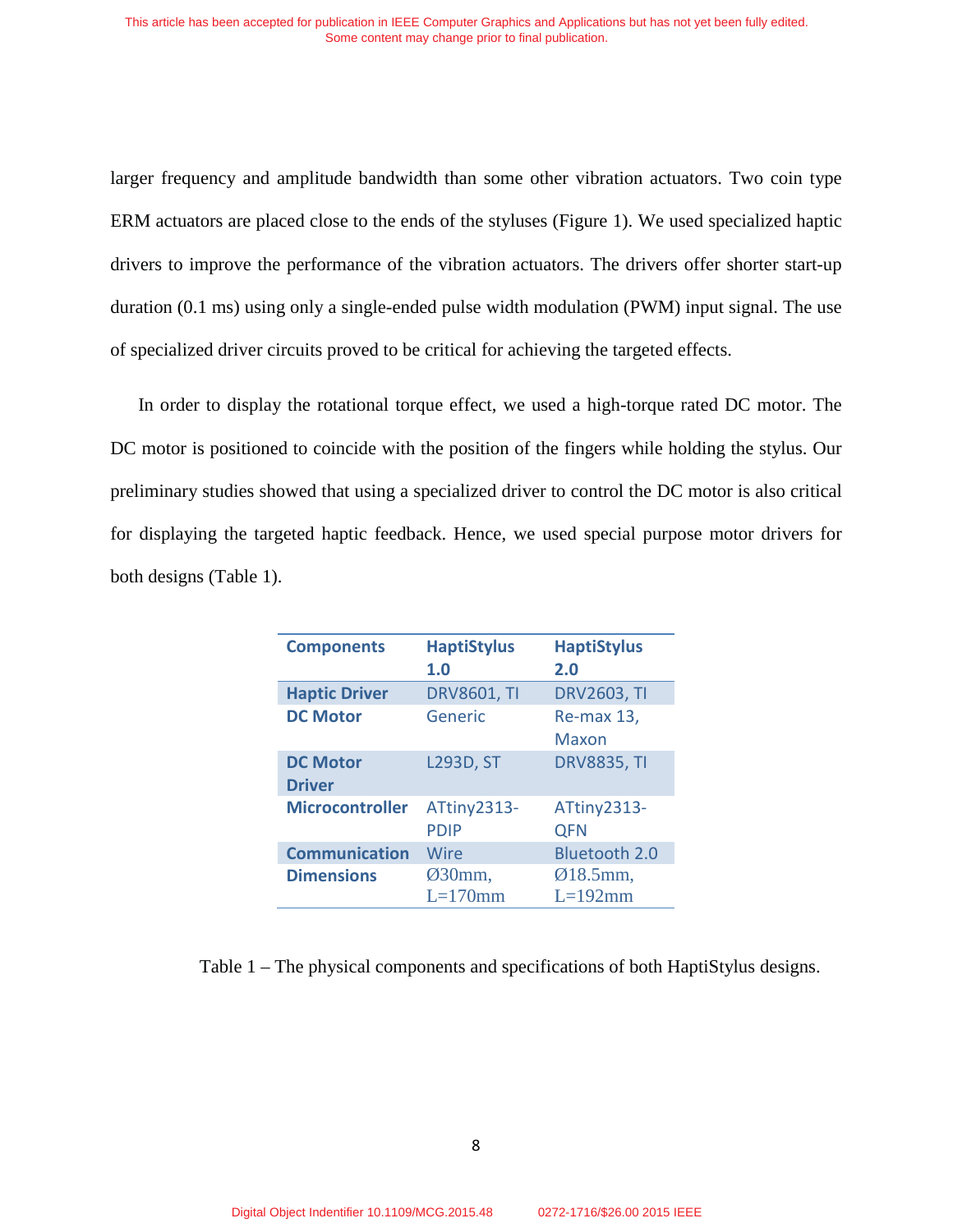#### 3.2 Generation of the Haptic Effects

The HaptiStylus can generate two haptic effects: (1) up-and-down movement effect along the stylus, (2) rotational torque effect about the long axis of the stylus.

# 3.2.1 MovementEffect

We achieve the movement effect by actuating the two vibration motors while preserving a carefully selected delay between their actuation times. Sherrick and Rogers observed that actuating two vibration motors placed in close proximity of the skin leads to one of three sensations depending on the delay between the start-up times of the actuators [1]. In particular, depending on this delay, defined as the inter-stimulus onset interval (ISOI), participants perceive either a single stationary target, two discrete stationary targets or a single moving target as shown in Figure 2. When ISOI is small, it leads to the perception of a single and stationary stimulus (Figure  $2/$  Single Stationary). If the ISOI value is large, it leads to the perception of two discrete stimuli near the actuators (Figure 2 / Discrete). Using a set of carefully selected ISOI values, it is possible to create the sensation of stimulus travelling from one vibration motor to the other (Figure 2 / Continuous).

The earlier studies on haptic movement effect have also focused on identifying optimal stimuli duration and ISOI values, but only on sensation through human forearm and back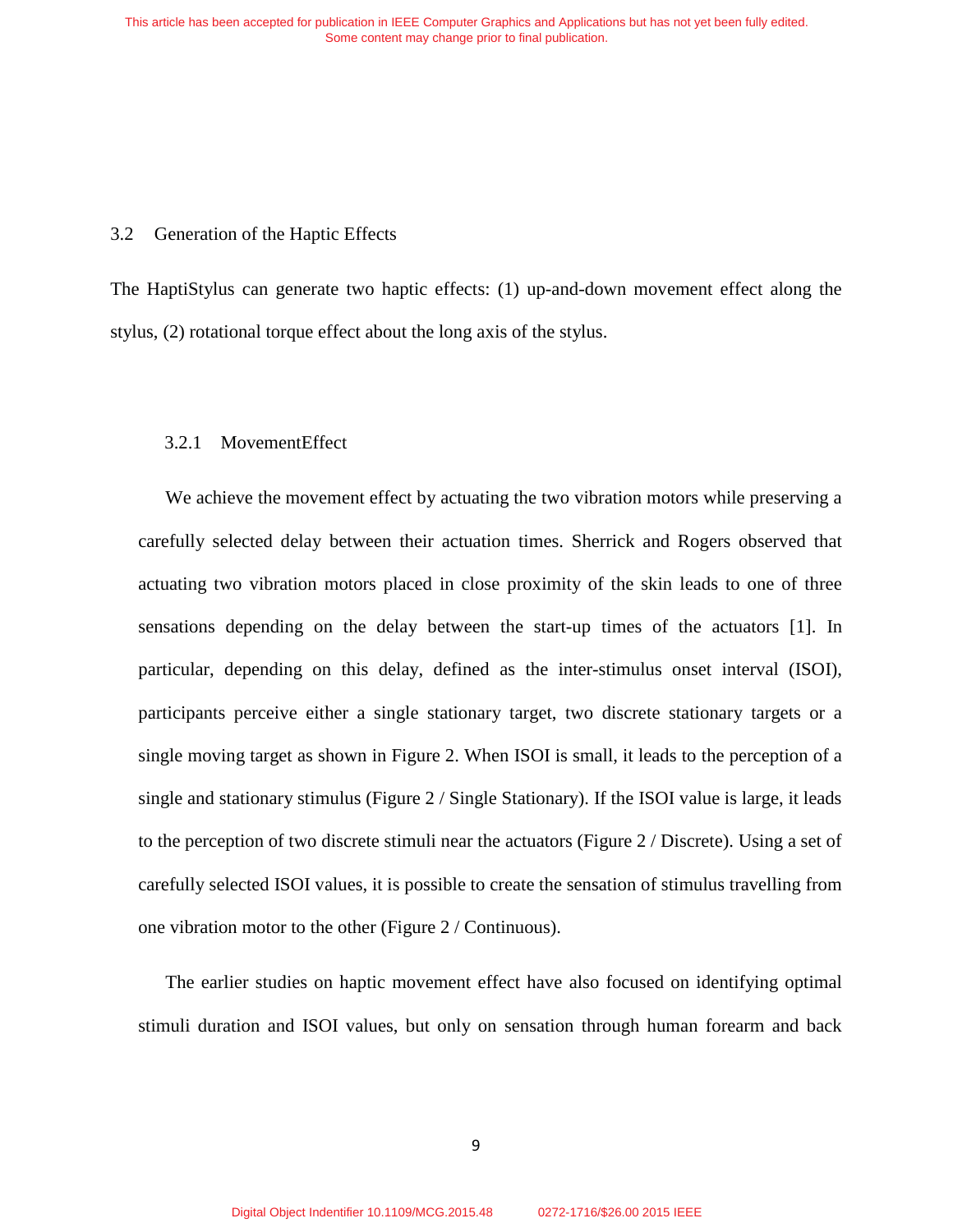[12]. To our knowledge, our work is the first to investigate the perception of tactile movement on a stylus through human hand and fingers.



Figure 2 – Effect of ISOI for constant duration (d) on apparent tactile motion

# 3.2.2 Rotational Torque Effect

Unlike torque feedback devices, a stylus is an ungrounded apparatus, thus it is highly difficult to generate torque feedback using conventional actuators. Instead, we attempt to induce a sensation of rotation by powering the DC motor through discrete pulses. This creates a short, but perceivable sensation of rotation about the axis of the pen by slightly stretching the finger pads (Figure 3).

The phenomenon that leads to the rotational torque effect is closely related to what happens when a DC motor is powered up. When a DC motor is first powered up, the rotor experiences non-zero angular acceleration until it reaches a terminal angular velocity  $\omega_{\text{max}}$ (i.e. during the on-time state). This non-zero acceleration causes a corresponding torque  $\tau$  in the casing of the motor in the reverse direction, which approaches to zero as the angular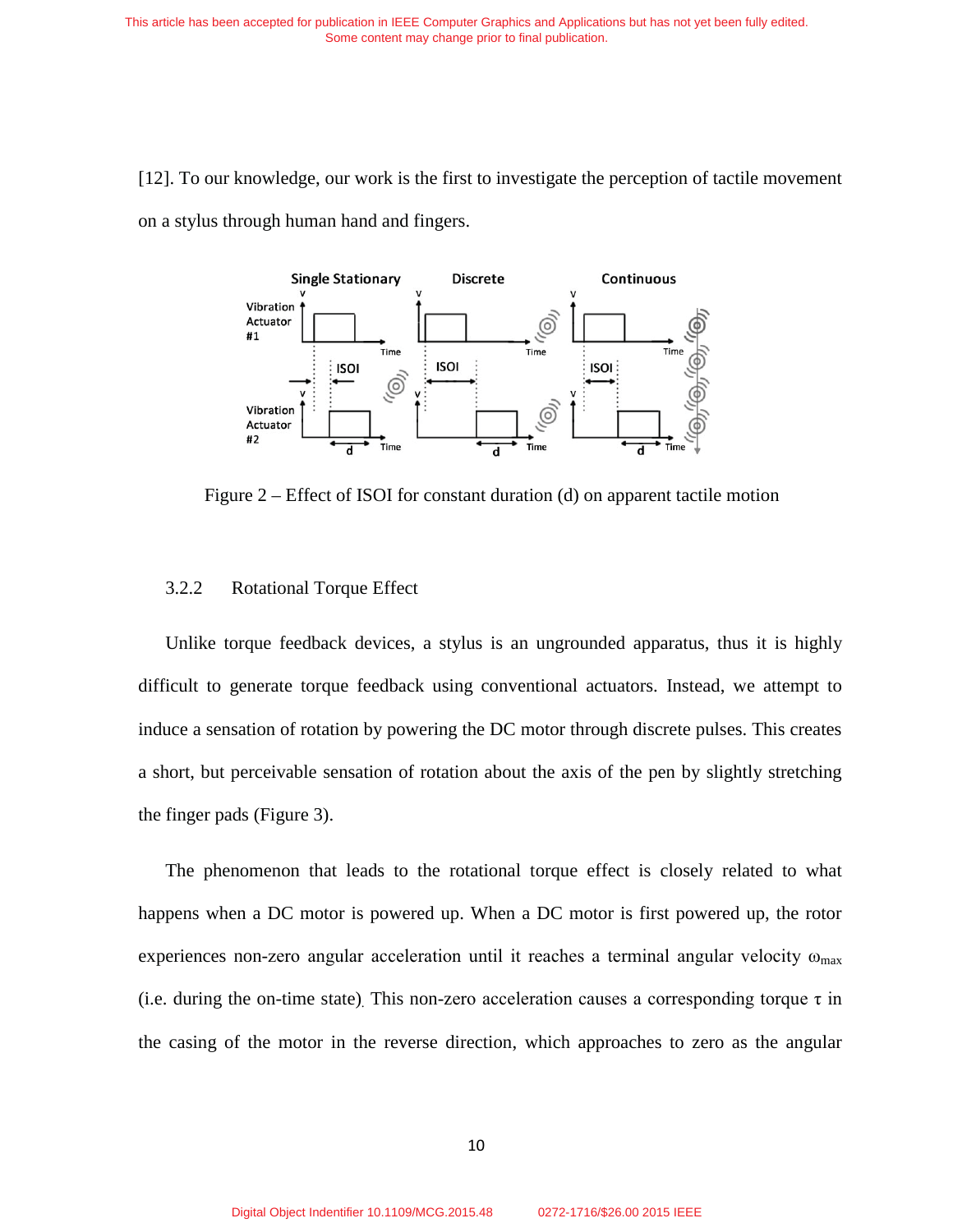velocity approaches  $\omega_{\text{max}}$ . When the motor is powered off, (i.e. during the off-time state), a reaction torque is generated in the opposite direction. Generating successive pulses with carefully selected frequency and duration creates a sense of rotation that is perceivable by the users. We report a comprehensive analysis of the effects of these parameters in the evaluation section.

Another parameter that affects the perception of rotation is the shape of the waveform that drives the DC motor. Based on this observation, which became evident in our preliminary experiments, we designed and conducted a controlled psychophysical experiment to compare three alternative waveforms. The results are reported in the evaluation section.



Figure 3 – During on-time, motor generates torque about intended direction and during off-time, reaction torque is generated on the casing (Balanced cylindrical mass was used for HaptiStylus 1.0 to achieve greater amount of intended torque)

### 4. EXPERIMENTAL RESULTS

For each tactile effect, we conducted separate psychophysical experiments to determine the effective values of stimulus parameters. Experimental methods and procedures for the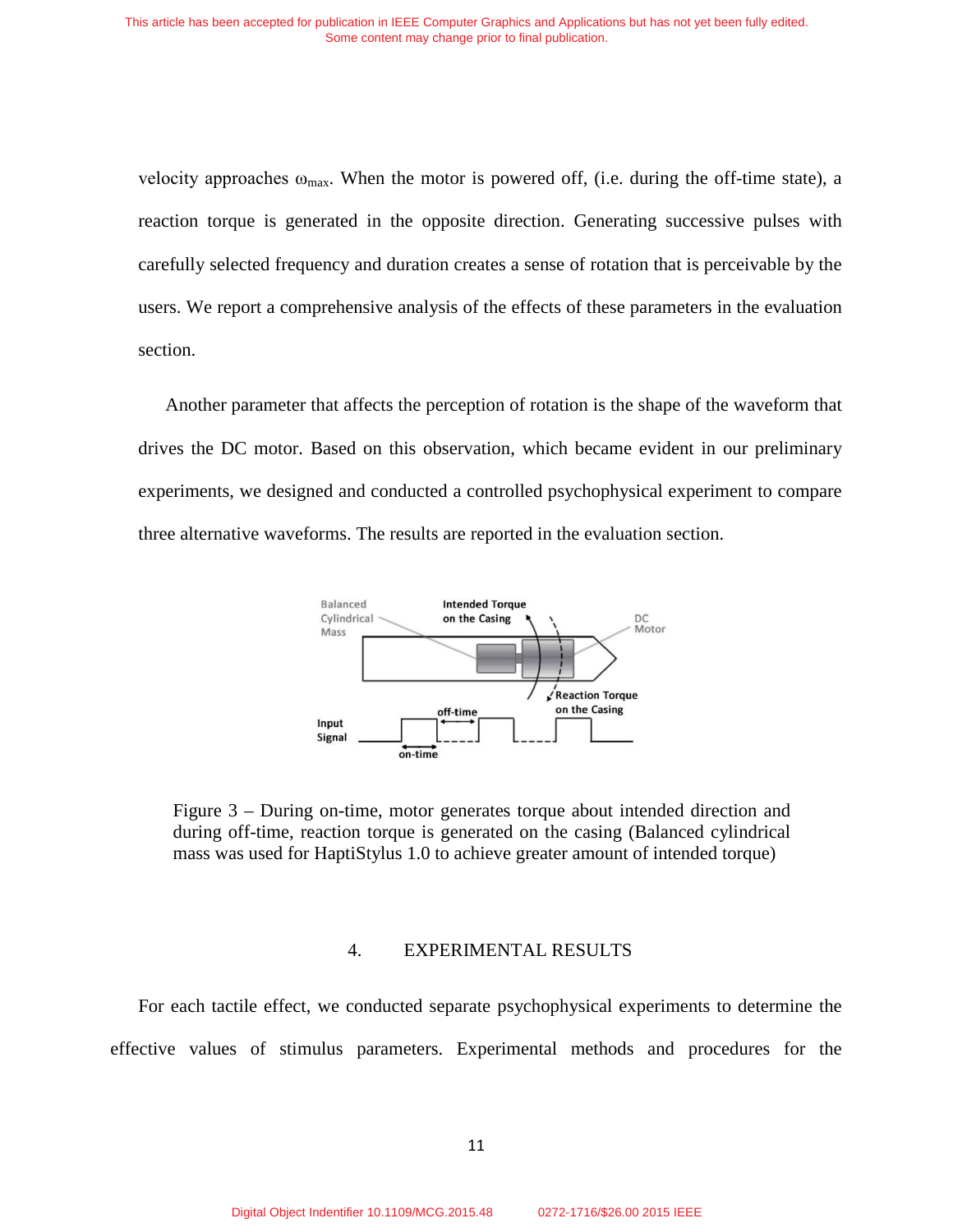experiments were the same. During the first two experiments, HaptiStylus 1.0 was used. Three separate groups of 10 participants took part in the experiments. The participants did not have any known sensory impairments and they were all right handed. During the experiments, the participants used their right hand to hold the stylus and left hand to enter their responses by pressing the keys on the keyboard. The participants sat comfortably on a chair facing the computer screen displaying the experimental protocol and put on headphones that played white noise to block auditory cues. In the second experiment, a visual barrier was placed to prevent the participants from seeing their hand and the stylus.

# **Experiment 1: Haptic Movement Effect**

The goal of the first experiment was to determine the effective values of stimulus duration and ISOI for displaying the haptic movement effect. Based on our preliminary studies, we selected five different values, 50, 100, 200, 300, and 400 ms, for stimulus duration and also for ISOI. The experiment consisted of a total of 500 trials: 50 trials (5 stimulus durations x 5 ISOIs x 2 directions) with 10 repetitions for each trial. A total of 10 people participated in the study (5 female and 5 male, average age  $= 24\pm 2$ ). The participants completed the experiment in two sessions with a break of 3 hours between the sessions and each session took no more than 20-25 minutes. The participants were asked to characterize the tactile stimuli displayed through the vibration motors as "single stationary", "discrete", and "continuous" for each trial. To eliminate any bias during the experiment, the trials in each session were randomized. Before each session, a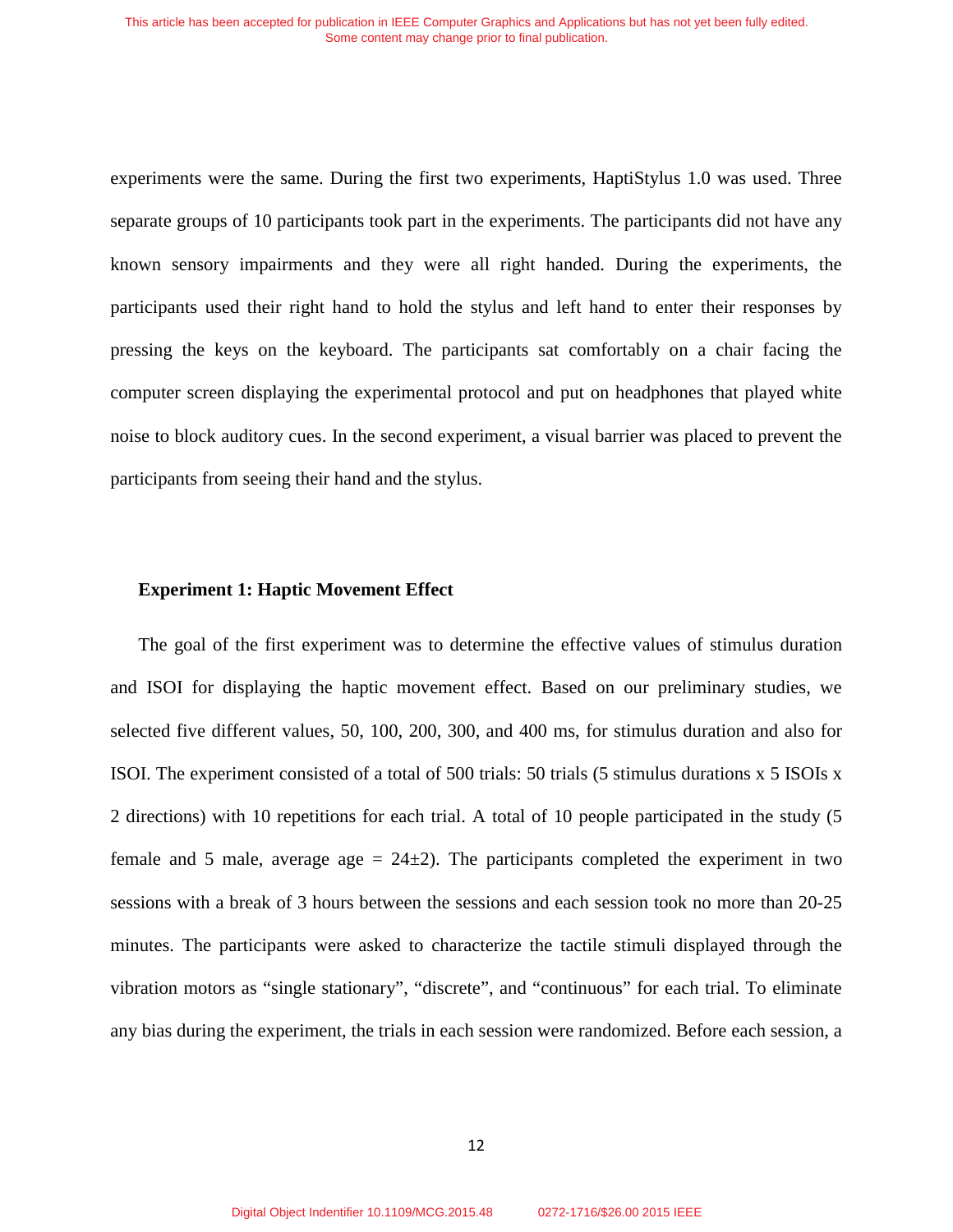This article has been accepted for publication in IEEE Computer Graphics and Applications but has not yet been fully edited. Some content may change prior to final publication.



training session was administered, during which all possible combinations of the parameter values were presented.

Figure 4 - Movement Effect: Mean percentage of votes for two directions of movement. The contour graphs on the top row display the percentage of the votes given by users (single stationary, discrete, and continuous) for combinations of various ISOI and stimulus duration values. The bottom graph combines these plots and shows the rating of the most dominant effect at each point in terms of percentages. Note how the valleys in the combined plot clearly divide the space into three distinct regions corresponding to distinct effects.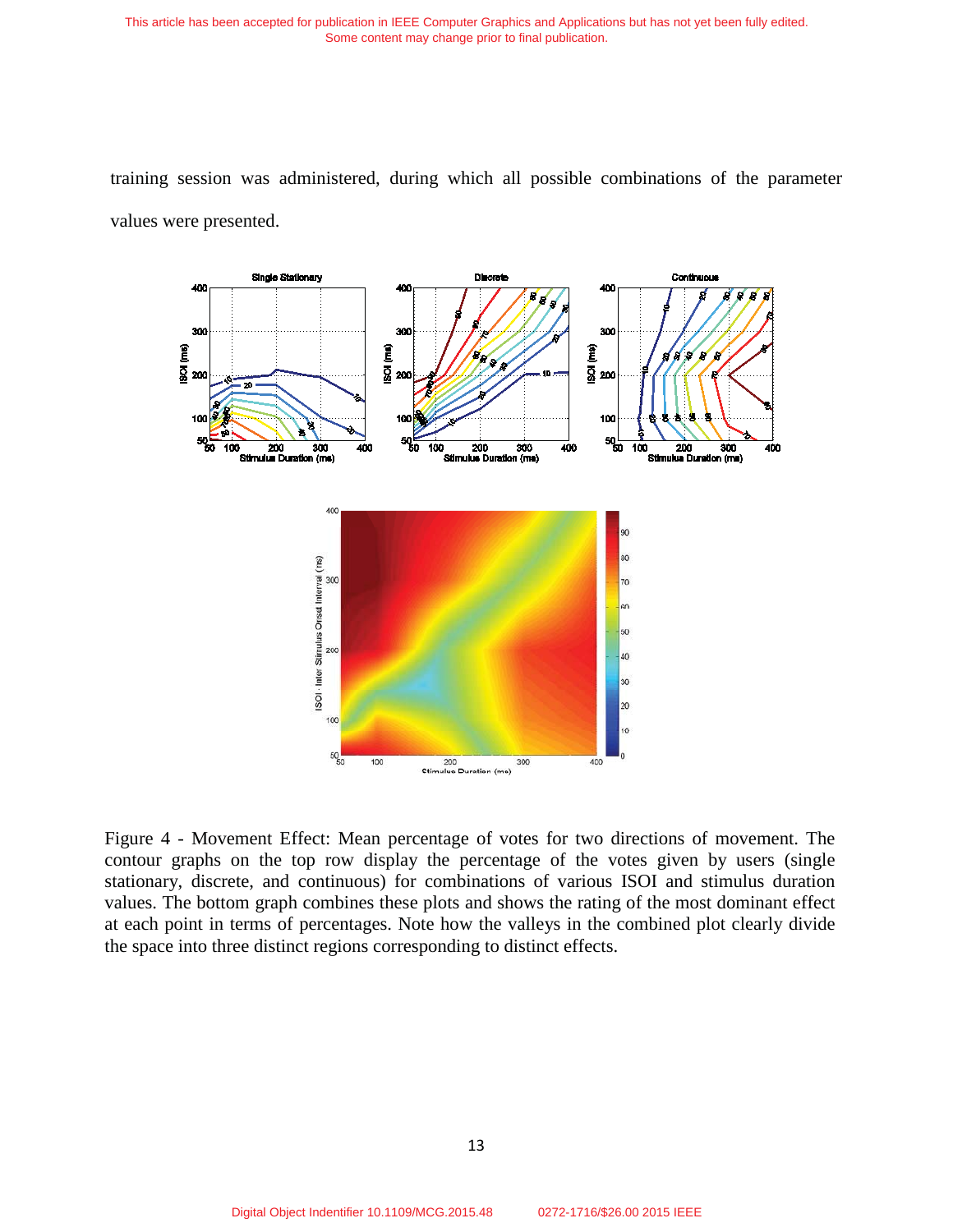# **Experiment 1: Results**

Figure 4 shows the results of the first experiment. This figure was constructed based on the average responses of the participants in percentage for two directions of movement (from tip to the end of the stylus or vice versa). This concise graph shows the effect of stimulus duration and ISOI on the perception of vibrotactile stimuli. The figure also clearly illustrates the three perceived effects by the participants: the bottom left region representing the "single stationary", the top left region representing the "discrete", and the middle right region representing the "continuous" stimuli. We investigated the effects of stimulus duration, ISOI, and the direction of tactile movement on the perception of three possible cases. The responses of the participants were analyzed by a Three-Way Repeated Measures Analysis of Variance (ANOVA) and the significance level of  $\alpha$ =0.05 was used throughout the analysis. Our analysis shows that duration of vibration stimulus is a significant factor  $[F(4,36)=102.64, p<0.05]$  for perceiving the movement effect. Results suggested that the perception of the tactile movement effect is higher as the duration of stimulus increases ( $p<0.05$ ). The ANOVA analysis also suggested that ISOI was a significant factor on the perception of the movement effect  $[F(4,36)=7.18, p<0.05]$ . Paired t-tests and Figure 4 suggest that the ISOI values between 50 and 200 ms were perceived as "continuous" stimuli. The direction of the tactile movement as a third parameter had no effect on the perception of the tactile movement affect  $[F(1,9)=0.03, p=0.86]$ . In conclusion, the results of the analysis show that stimulus duration and ISOI are effective parameters on perceiving the movement effect whereas the direction of movement as no effect.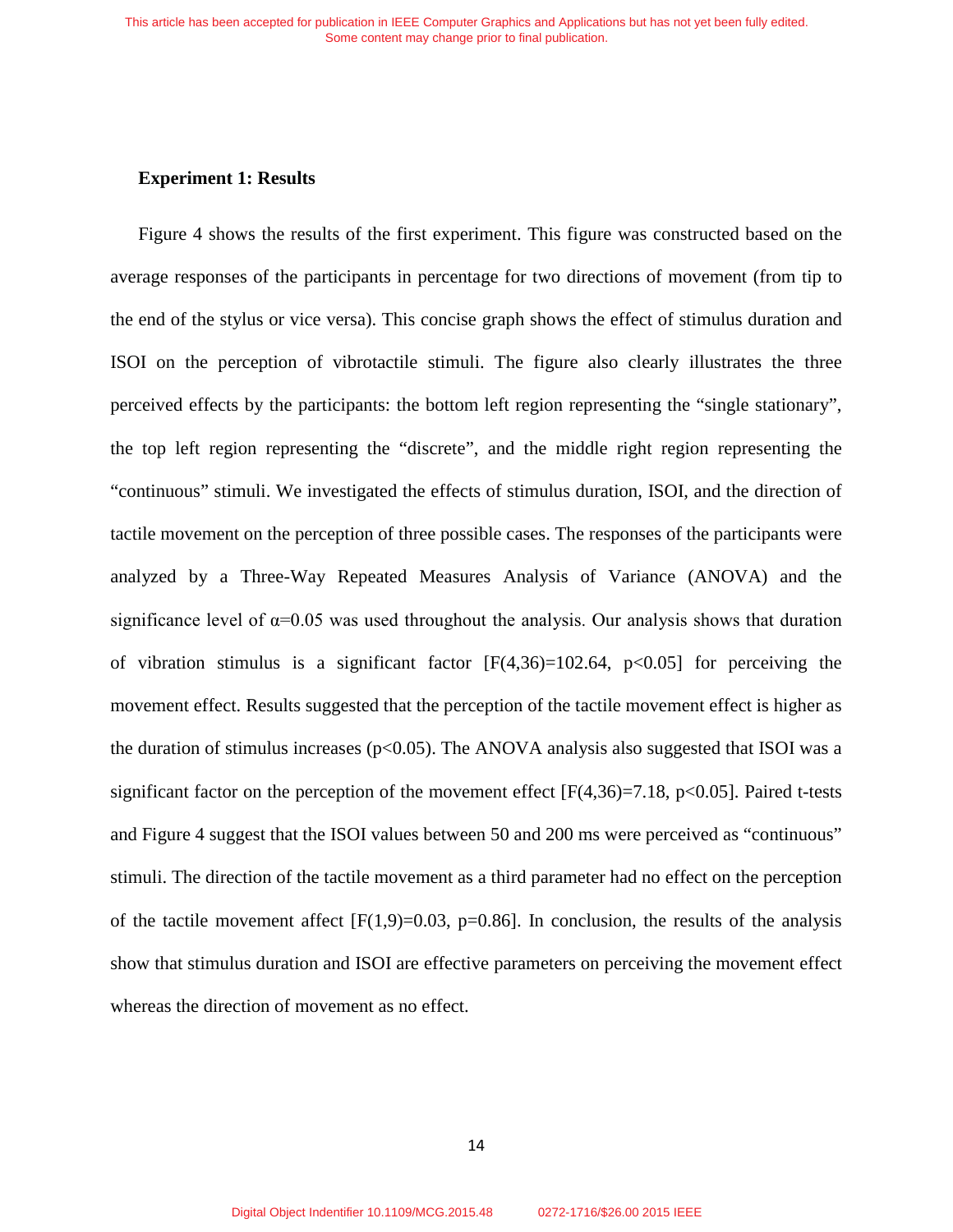The results of the first experiment also revealed that the effective parameter values for obtaining apparent tactile motion in a hand-held stylus differ from the values reported in the earlier studies performed on the human forearm and the back [12]. This result can be explained by the differences in the sensitivities of the human hand, the fingertips, the forearm and the back.

#### **Experiment 2: Rotational Torque Effect**

The goal of the second experiment was to determine effective values of on- and off-time durations of the input voltage pulses for displaying haptic rotational torque effect. Based on our preliminary studies, we selected six different values, 25, 75, 175, 275, 375, and 575 ms, for onand off-time durations. About the long axis of the stylus, rotational torque directions of "clockwise" and "counter-clockwise" were displayed to the participants during the experiment. The experiment consisted of a total of 720 trials: 72 trials (6 on-time x 6 off-time x 2 directions) with a 10 repetitions for each trial. A total of 10 people participated in the experiment (6 female and 4 male participants, average  $age = 24±3$ . The participants completed the experiment in three sessions with a break of 2 hours between the sessions and each session took no more than 20-25 minutes. The participants were asked to differentiate the direction of rotational torque as "clockwise" or "counter-clockwise" in each trial. Before starting each session, a training session was administered exposing the participants to all possible combinations of the parameter values.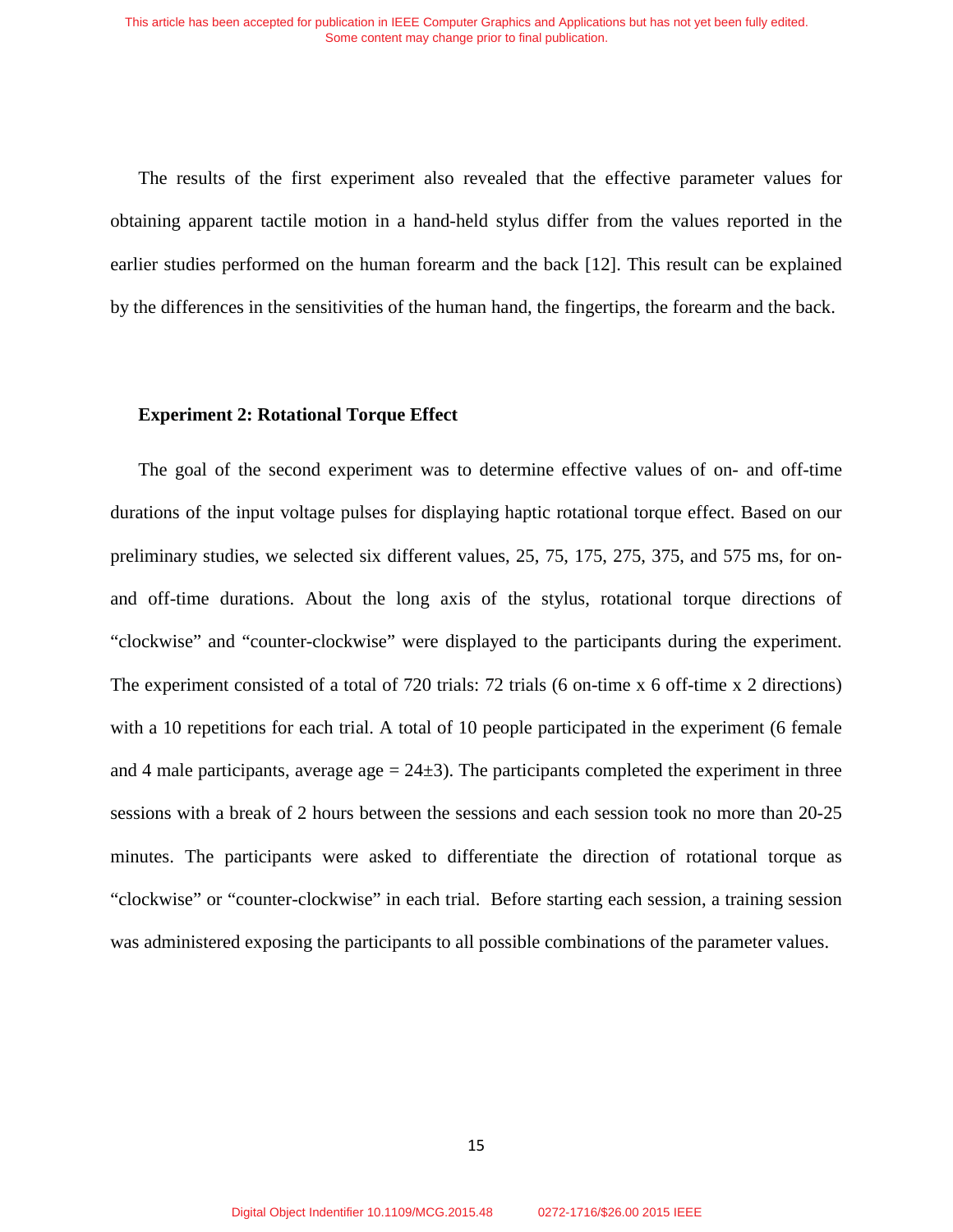This article has been accepted for publication in IEEE Computer Graphics and Applications but has not yet been fully edited. Some content may change prior to final publication.



Figure 5 – Rotational Torque Effect: Mean percentage of votes for two directions of rotational torque. The tactile effect is given in a) clockwise and b) counter-clockwise directions on the stylus. The color bars next to the plots indicate the percentages of the perceived direction.

#### **Experiment 2: Results**

Figure 5 shows the effect of on- and off-time durations on the perception of rotational torque effect displayed in the second experiment. On the graph, the color diagram represents the percentage agreement between the intended and perceived direction of rotational torque by the participants. Three-Way Repeated Measures Analysis of Variance (ANOVA) was performed to investigate the effects of on-time duration, off-time duration and polarity of motor (used to set the intended direction of torque) on the direction perceived by the participants. A significance level of  $\alpha$ =0.05 was used throughout the analysis. The results suggest that both on- and off-time durations significantly affect the perceived direction of rotational torque  $[F(5,45)=4.49, p<0.05]$ and  $F(5,45)=13.32$ ,  $p<0.05$ , respectively]. As shown in Figure 5, the participants have identified the direction of rotational torque more successfully with higher on- and off-time durations.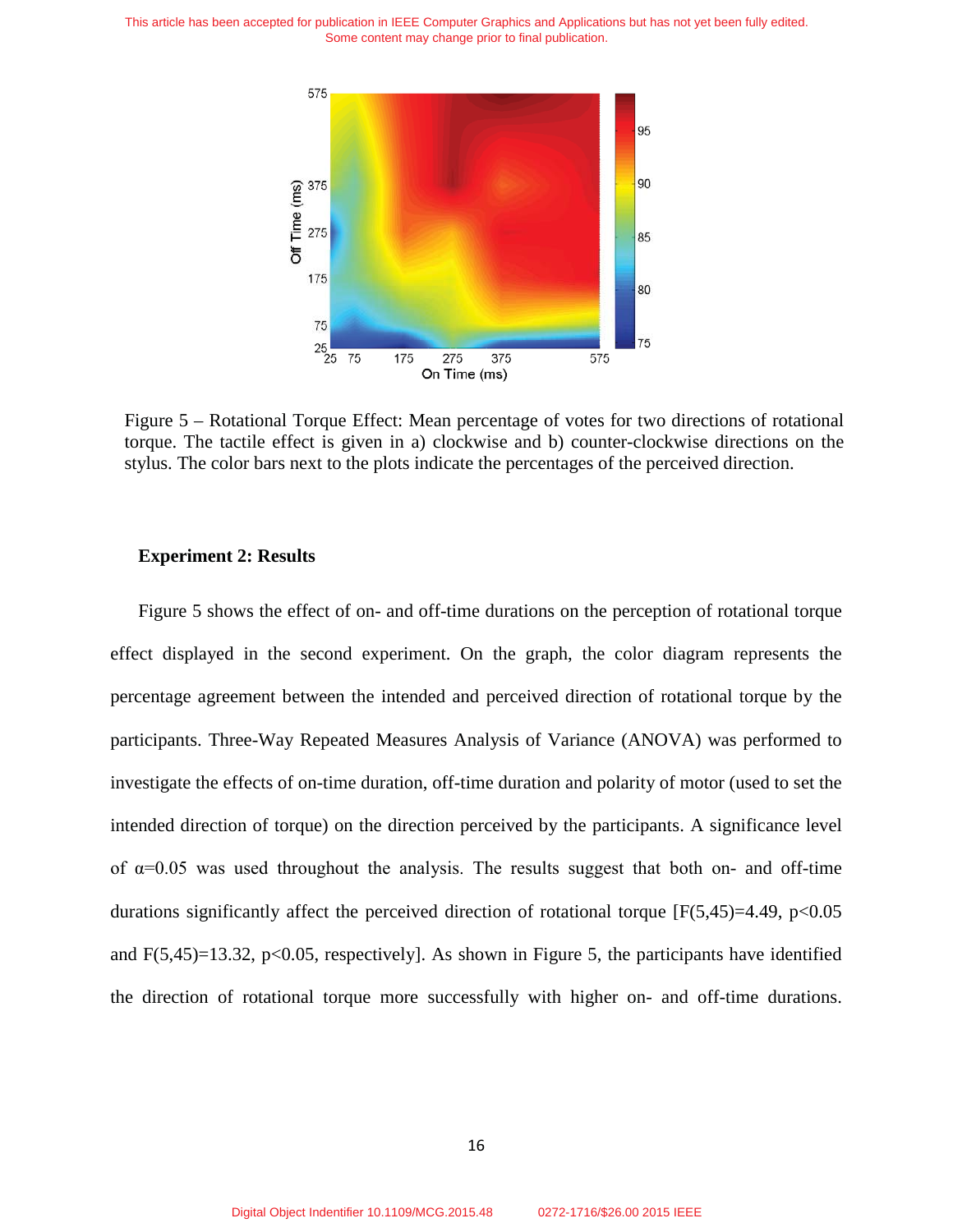ANOVA analysis also suggests that participants perceived the rotational torque in the intended direction  $[F(5,45)=0.03, p=0.86]$ .

#### **Experiment 3: Waveform User Study**

The haptic rotational torque effect is displayed by square shaped input pulses as described in the second experiment. We further investigate how input waveform patterns affect the perception of the rotational torque effect. Based on our preliminary studies [2], we selected three input voltage waveforms for this purpose (see Figure 6): square wave, square wave with an increasing ramp during the on-time, and square wave with a decreasing ramp during the on-time. To implement these waveforms, we used HaptiStylus 2.0, and kept the voltage applied to the DC motor, on time, and off time of the wave constant, but varied the initial and final slopes.



Figure 7 – "Square Shape", "Increasing" and "Decreasing" input waveform patterns for rotational torque effect.

The same experimental procedures were applied to the participants as in the second experiment. There were 10 participants (5 female and 5 male) and the average age of the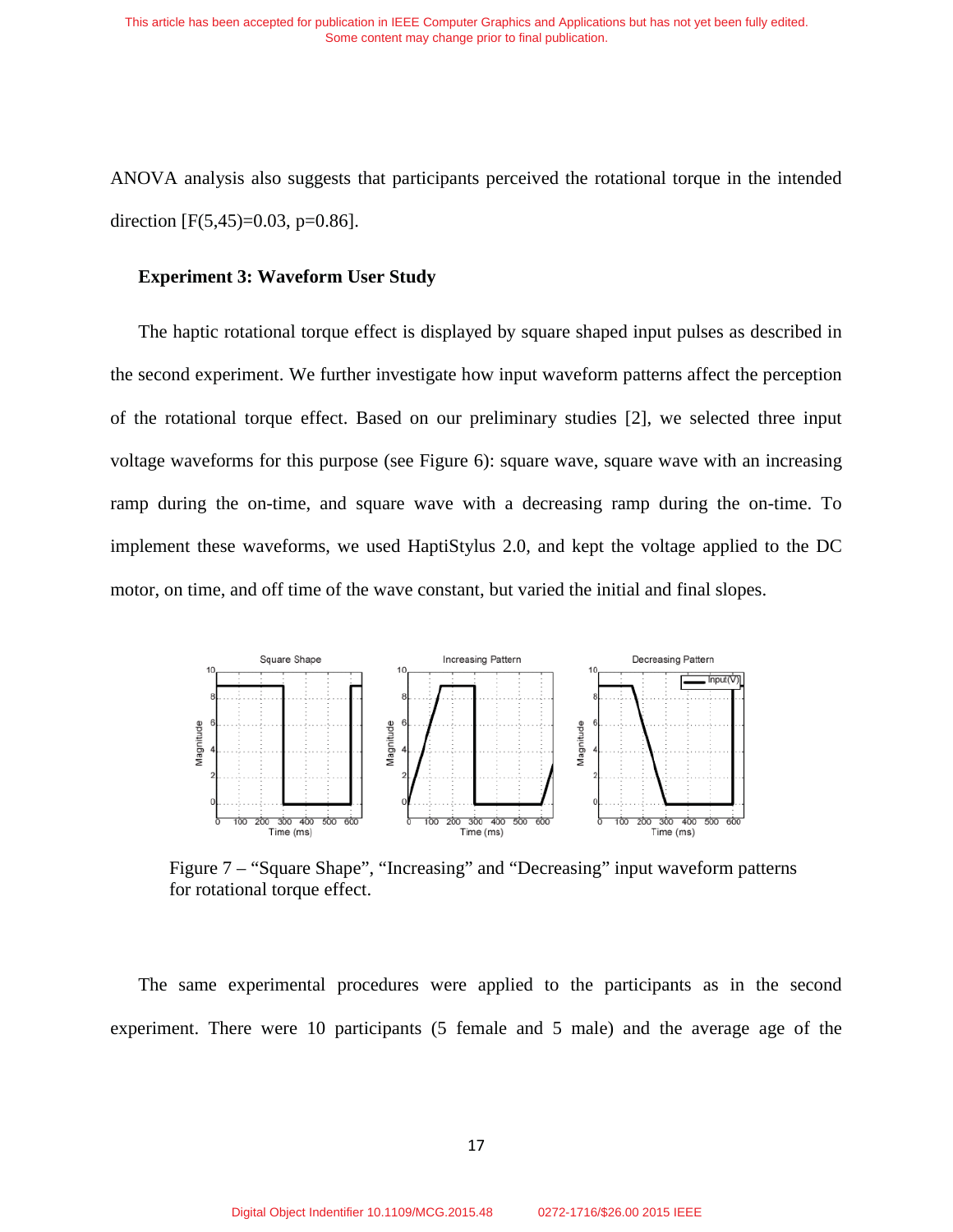participants was 25±2. We selected three different values, 50, 200, and 350 ms for on- and offtime durations based on our preliminary studies [2]. There were a total of 180 trials in this experiment: 18 trials (3 on-time durations x 3 off-time durations x 2 directions of rotational torque) with 10 repetitions of each trial. The participants completed the experiment in two sessions in the same day and each session took no more than 20 minutes. In each trial, the participants were asked to identify the torque displayed through the casing as "clockwise", or "counter-clockwise" with respect to the long axis of the stylus. The trials in each session were randomized to eliminate any bias. Before starting the experiment, the participants went through a training session exposing them to all possible combinations of the duration values and waveform patterns.



Figure 8 – The correct identification percentages for "Square Shape", "Increasing" and "Decreasing" waveform patterns.

#### **Results: Experiment 3**

Figure 7 shows the effect of input voltage waveform on the perception of direction of rotational torque. In each plot, red colored region represents the parameter space in which the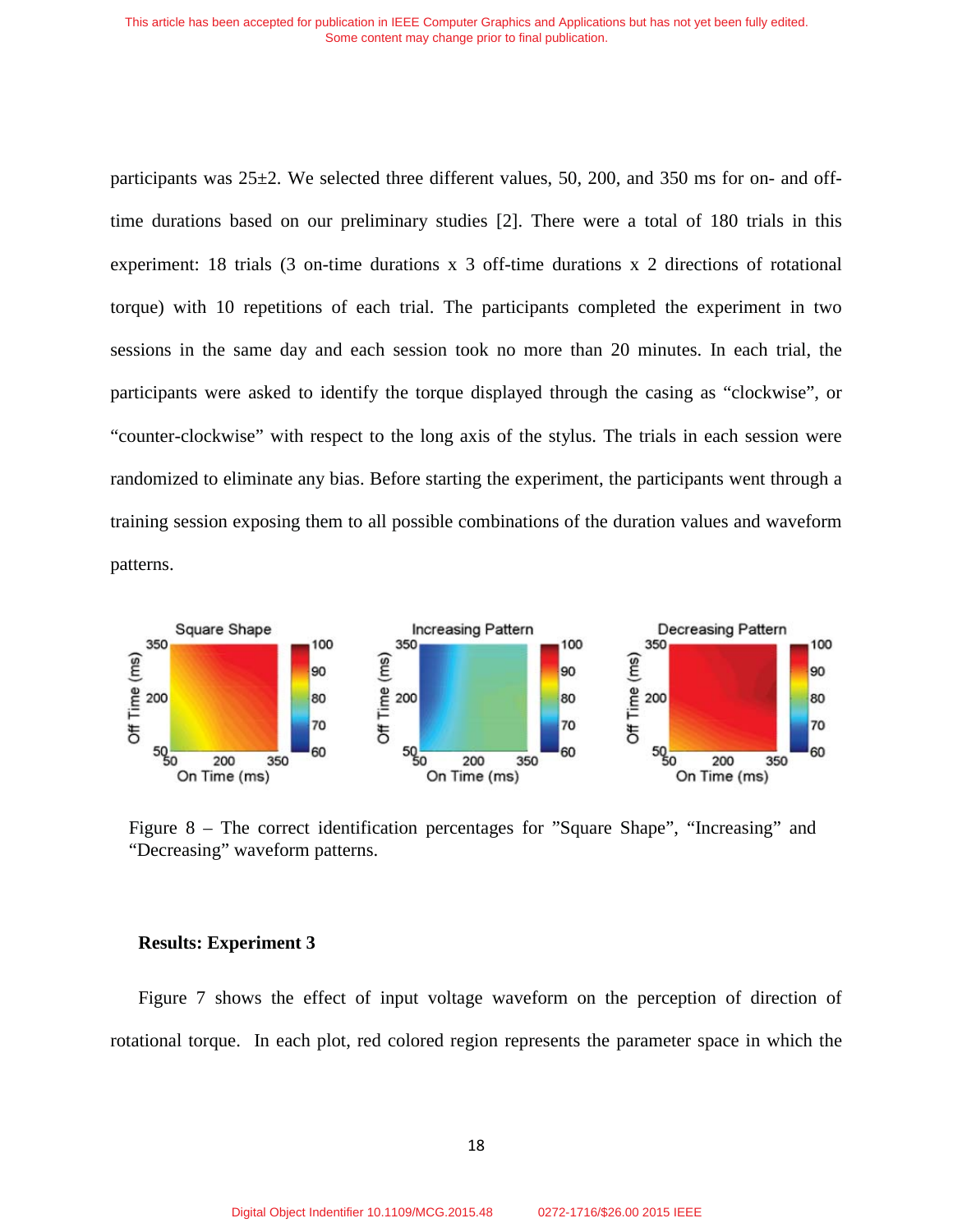direction of rotational torque was perceived by the participants. We also analyzed the responses of the participants by One-Way Repeated Measures Analysis of Variance (ANOVA). A significance level of  $\alpha$ =0.05 was used throughout the analysis. ANOVA results suggested that the waveform of the input voltage significantly affects the perception of rotational torque [F  $(2, 26)$  = 41.96, p<0.05]. The results also showed that participants have identified the direction of rotational torque more successfully when a square wave signal with a decreasing ramp during ontime interval was applied to the motor. The results of the third experiment clearly suggest that, in addition to the on- and off-time durations, the waveform is another significant factor on the perception of rotational torque. For example, at 200 ms on- and off-time durations, the percentages of the perceived direction are 90%, 78% and 95.5% for the three waveforms respectively (Figure 7). The increase from 90% to 95.5% can be explained by the observation that gradual offset of voltage would spread the effects of torque in the reverse direction over time and result in smaller differences in torque per unit time. We anticipate that the torque perceived in the undesired direction becomes less noticeable as the differences fall below the JND, but this topic obviously requires further investigation.

### 5. PRACTICAL USE CASES

In this section, we present two mockup demonstrations and an interactive stylus-based game to illustrate the vast potential of the movement and rotation haptic effects in practical applications. The mockup demonstrations are supported by a supplementary video, and the discussion of the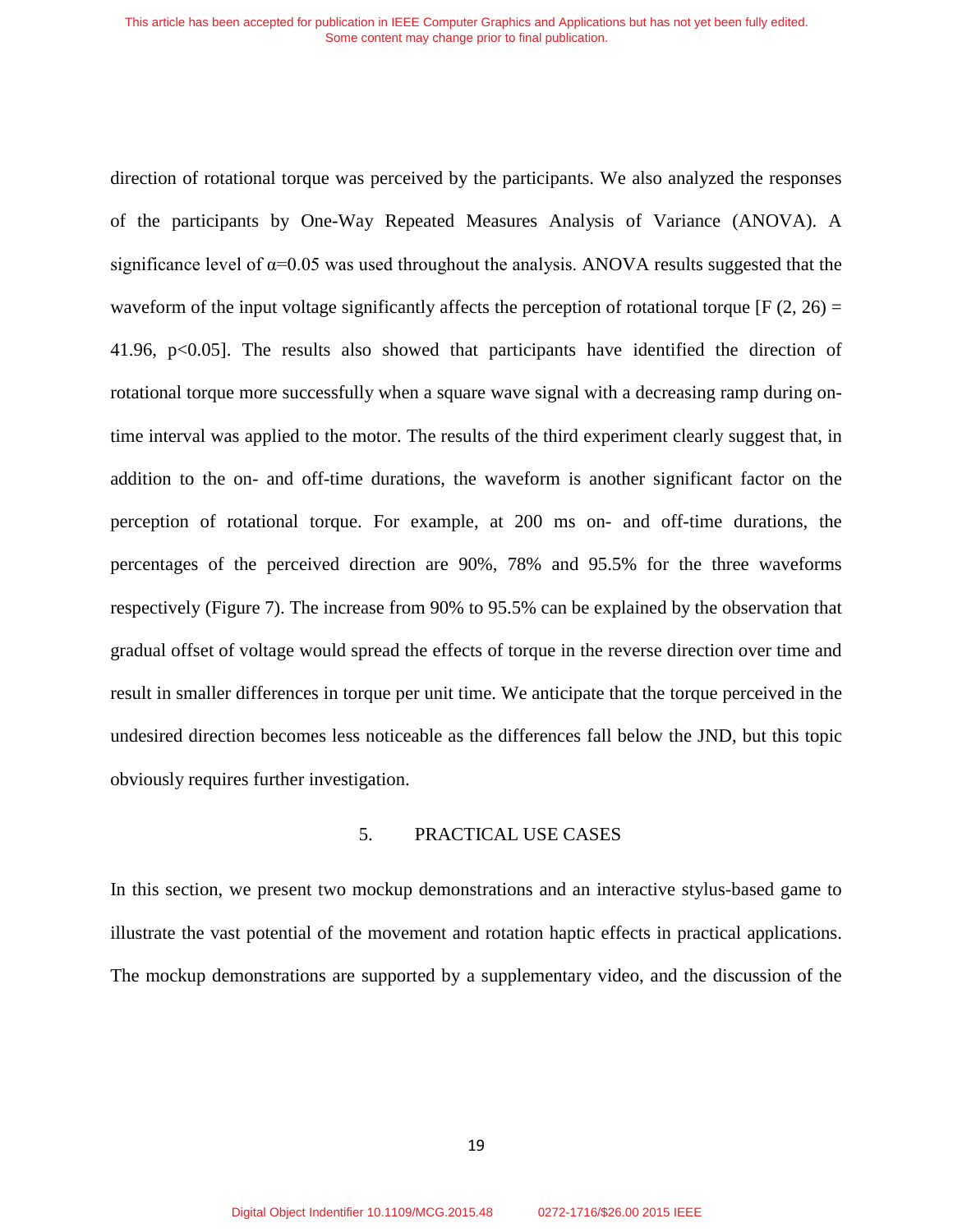stylus-based game is supported by a rigorous user study that measures the degree to which the effects in question can be successfully rendered and perceived by the users.

# 5.1 Mockup Demonstrations

Our mockup demonstrations can be found in the supplementary video provided with the manuscript. The videos illustrate how our technology could potentially be embedded into two real-world applications to build engaging interfaces. The first application concerns a serious information visualization problem, while the second one is an interactive mobile game with rich graphical and interactive elements.



Figure 8– Climate Visualization Mockup: Climate visualization requires conveying multidimensional information. Using the proposed stylus, direction of circulation and the rise-fall movements of the wind can be conveyed with haptic effects.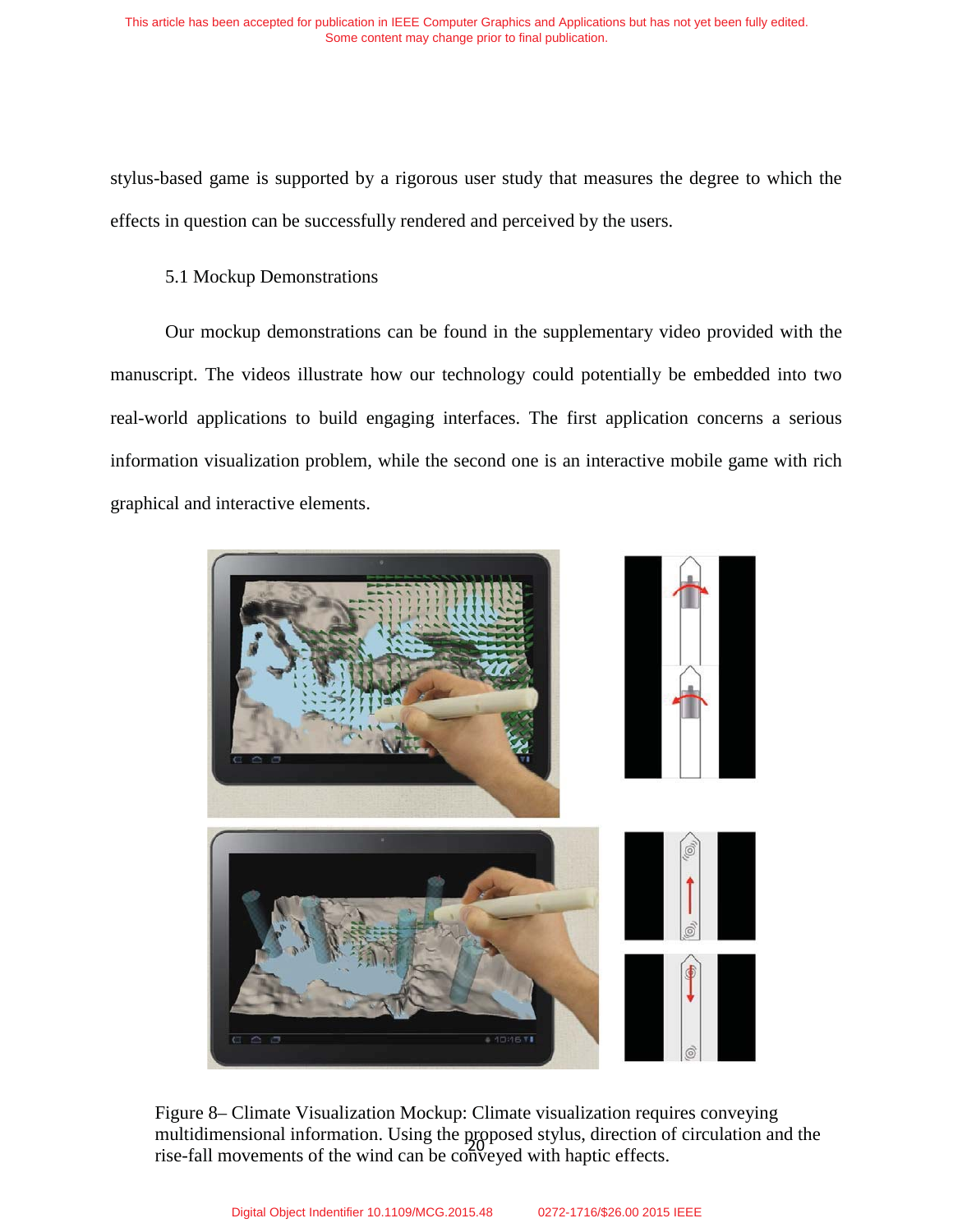# 5.1.1 Information Visualization

Today, we mostly use the visual channel to extract information from data. However, when the number of dimensions in a data set is large and it needs to be represented in connection with some other data sets, purely visual representations typically overwhelm the user. An excellent example for this case is the climate visualization. Climate data typically consists of values for temperature, humidity, wind intensity and direction, precipitation, and cloud water for a set of grid points in the atmosphere. Patterns in and relationships among these variables need to be examined in order to understand climate phenomena. Because the data is complex and includes a large number of dimensions, different parameters are typically shown on different maps, requiring the integration of information from multiple maps for the interpretation. This may be especially difficult for non-experts.

Using the proposed stylus, some of the climate information can be displayed through the haptic channel in order to alleviate the perceptual and cognitive load of the user (see Figure 8). For example, vorticity, which represents the amount of circulation or rotation, is a force, defined as the curl of the wind velocity. The direction of this circulation can be displayed to the user via the haptic rotation effect. Moreover, the vorticity makes the wind rise or fall due to the circulation of the air, which can be displayed to the user via haptic movement effect. In this

21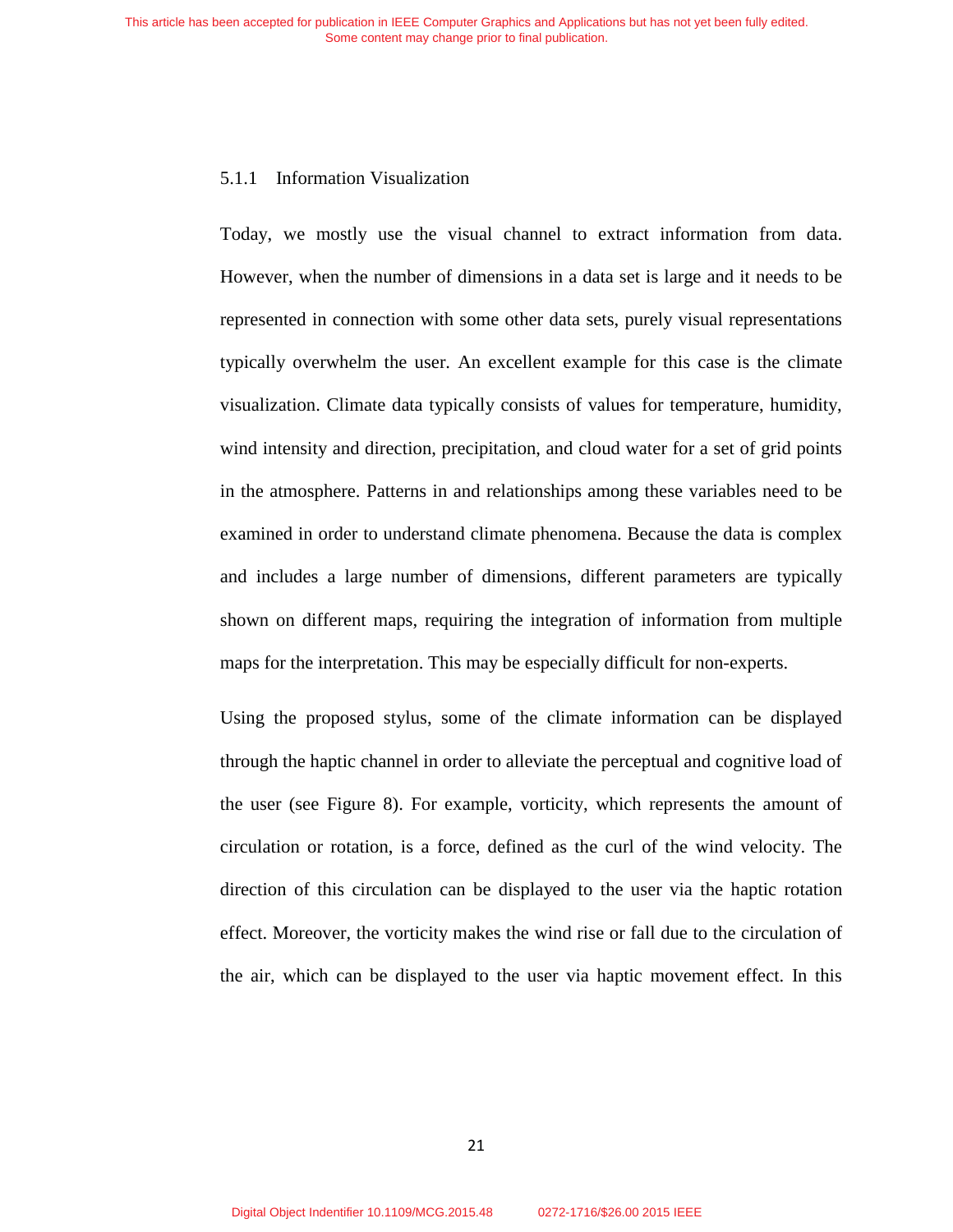fashion, haptic feedback may improve the discovery, learning, and retention of cause-and-effect relationships in a multidimensional climate data [18].



Figure 9– Mobile Dentist Game Mockup: In this game, the player provides dental care through virtual tools. The experience of using the tools can be enhanced by haptic effects (e.g., downward movement for the water syringe, upward movement for the suction tip, and rotation for the drill).

# 5.1.2 Mobile Gaming

With the introduction of mobile devices into the market, mobile gaming has become wide-spread and increasingly more sophisticated. With the integration of rich haptic feedback to the mobile devices, these games will become more immersive, enjoyable, and engaging. Here, to motivate the reader, we suggest the use of haptic feedback in a mock-up dentist game designed for kids. The dentist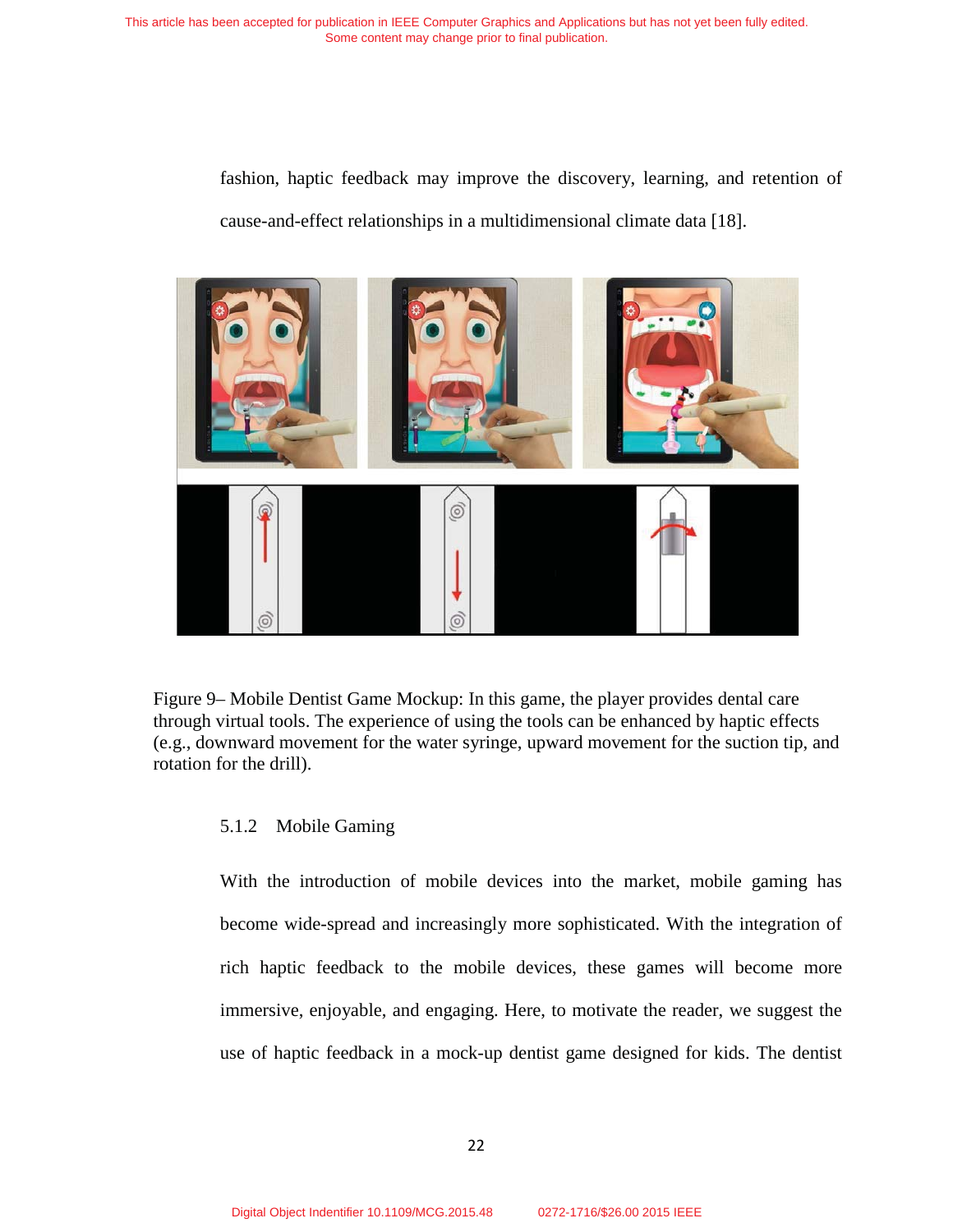games available in the market are virtual platforms for kids to learn oral health. They typically involve simulation of many dental procedures (cleaning, drilling, brushing, filling, suction, etc.) performed with different dental tools. They are also excellent examples demonstrating the importance of multisensory experience since it is more fun to play these games with audio is on. Hence, we believe that the haptic feedback displayed through the proposed stylus can further augment this experience by stimulating the tactile channel. For example, the tactile difference between brushing front, middle, and back teeth, tooth filling, as well as dental suction from mouth can be displayed via haptic movement effect (See Figure 9). On the other hand, tactile feeling of drilling or polishing a tooth can be displayed through the haptic rotation effect.

#### 5.2 Spinning Tops Game

To further demonstrate the practical utility of the proposed haptic effects in an application, we developed an interactive pen-based game, called "Spinning Tops", using a game engine (Game Maker, https://www.yoyogames.com/studio). A total of 15 participants played the game. The average age of the participants was 23±5. During the game, haptic movement and rotational torque effects were displayed to the participants through HaptiStylus 2.0. For this purpose, the most effective parameter values were selected based on the results of the psychophysical experiments.

23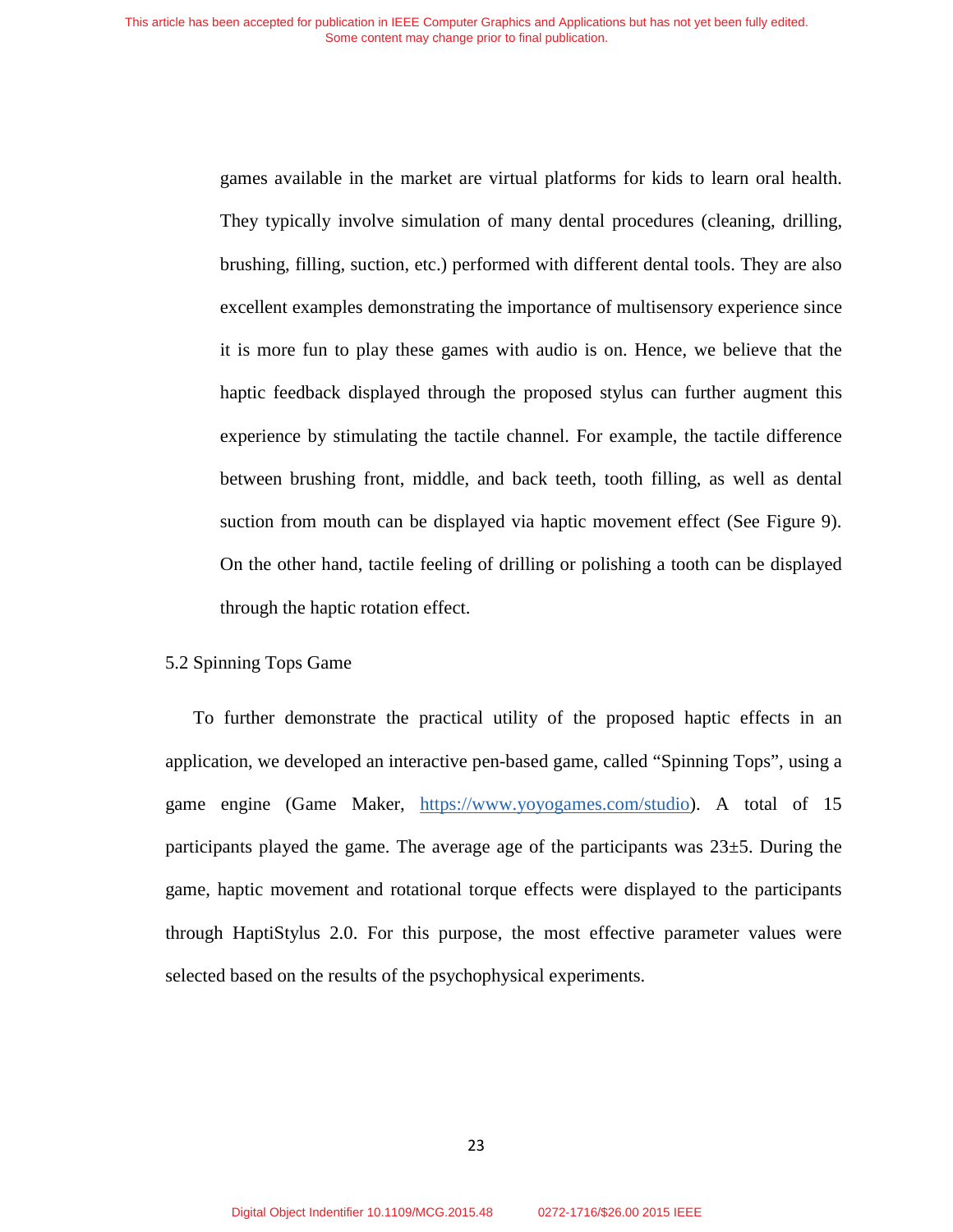As shown in Figure 10, the game scene involves 3 tops, spinning in 3 different speeds, 2 directions, and 3 boxes on each side to drop the tops. The boxes on the left and right were labeled as "CCW" and "CW", indicating the direction of spin as "counterclockwise" and "clockwise", respectively.

The goal is to identify the spinning direction of each top first, and then drag and drop it to one of the available (open) boxes on each side using visual and haptic cues. The direction of the spin (CCW versus CW) is conveyed to the user via the visual and haptic (rotational torque effect) cues while the availability of the box (open versus closed) is conveyed to the subject through the haptic movement effect only. The box is open (closed) for the drop if there is haptic movement from the distal (proximal) end of the stylus to the proximal (distal) end of the stylus.



Figure 10– Screenshot of the Spinning Tops Game.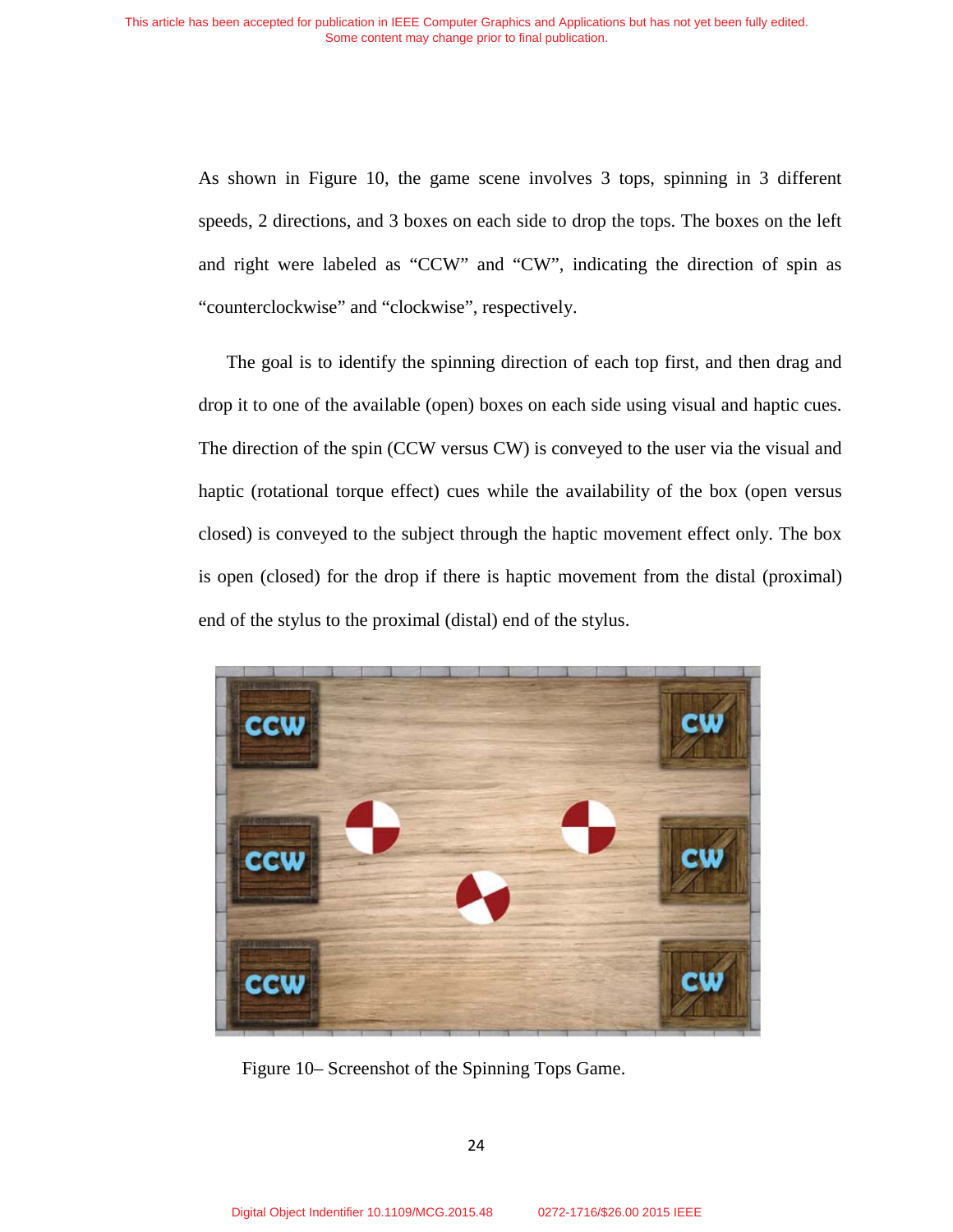Three sets of experiments were designed and embedded into the game:

Experiment I: We investigated the effect of haptic cues on the perception of spin direction and availability of the boxes when the visual cues in the scene are not sufficient for making decisions. For this purpose, the tops were rotated 90 degrees per frame in the visual scene and the visual scene was updated at 30 frames per second. Since the symmetrical pattern on the surface of tops repeats itself every 180 degrees, the tops appear to be stationary and the participants could not differentiate the direction of spin.

The experiment was performed under two different sensory conditions: a) NVH: no visual and haptic cues were available to the participants about the direction of spin (CCW vs. CW) and the availability of the boxes (open vs. closed). b) OH: only haptic cues are displayed to the participants about the direction of spin (via haptic rotational torque effect) and the availability of the boxes (via haptic movement effect). There were 40 trials in this experiment (2 sensory conditions  $x \, 2$  spin directions  $x \, 10$ repetitions). The trials were randomized and then displayed to the participants in the same order.

The results of the first experiment are given in Figure 11a and 11b. The participants make random decisions when there are no visual and haptic cues (NVH condition). The percentage of correct response is 45  $\pm$  13 % (Figure 11a) and 32  $\pm$ 10% (Figure 11b) for the direction of spin and the availability of the box, respectively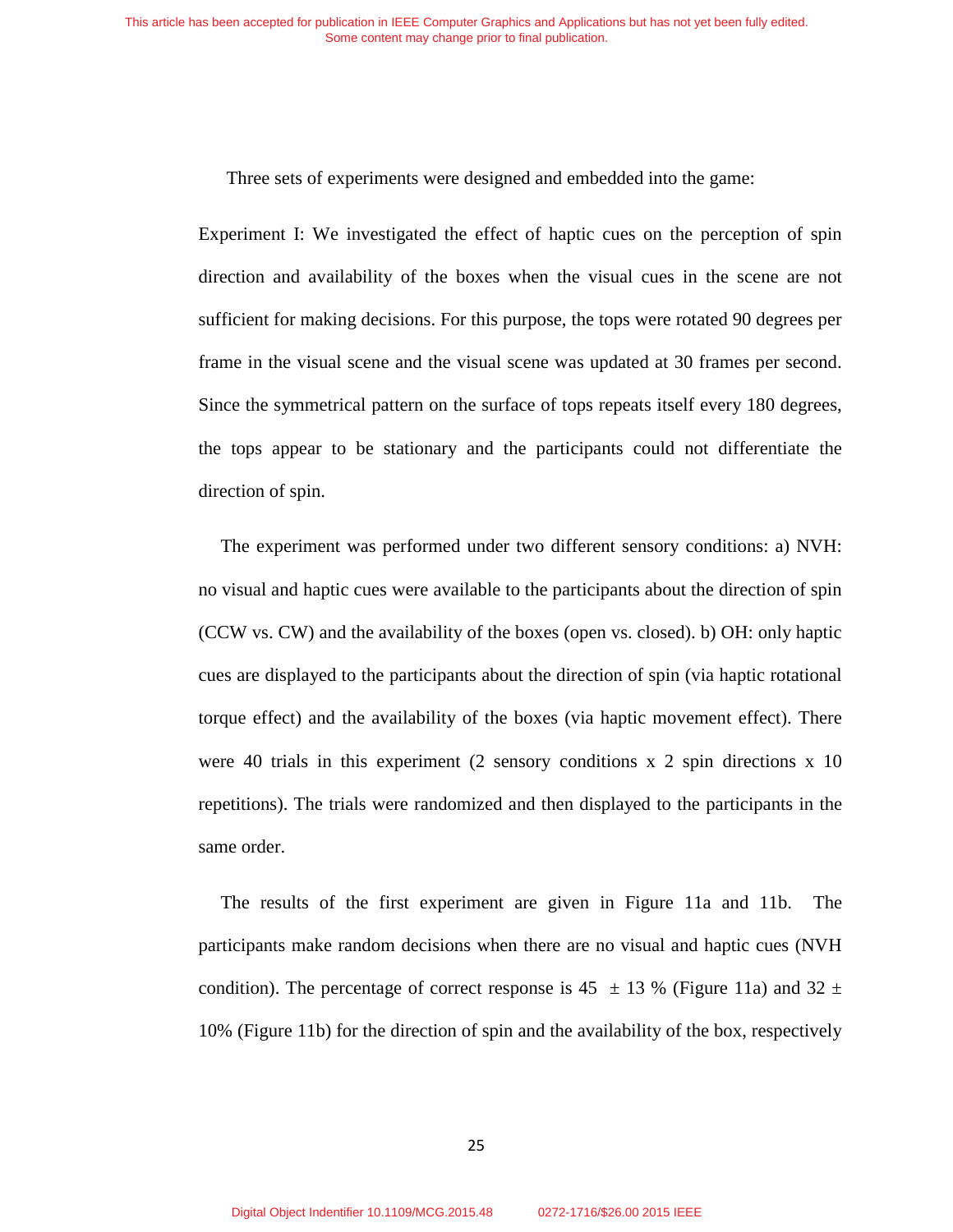(note that the expected percentage of correct response is 50% -- one out of two directions -- for the direction of spin and 33% -one out of 3 boxes- for the availability of the box). These values increased to  $81\pm19\%$  (Figure 11a) and  $65\pm24\%$  (Figure 11b), respectively when the participants were provided with haptic cues (OH condition). Further analysis with One-Way Repeated Measures Analysis of Variance (ANOVA) suggests that the percentage of correct responses under NVH and OH conditions are significantly different  $[F(1,14)=27.7, p<0.0001]$ .

Experiment II: We investigated the effect of haptic cues on the perception of spin direction when there are already sufficient visual cues in the scene to make a decision. For this purpose, the tops were rotated at 45 degrees either in the CW or CCW direction and the visual scene is updated at 30 frames per second. It was straightforward to differentiate the direction of spin by visually inspecting the scene.

The participants played the game under 2 different sensory conditions: a) OV: only visual cues were provided to the participants about the direction of spin, b) VH: Both visual and haptic (via rotational torque effect) cues were provided to the participants about the direction of spin. As shown in Figure 11c, the participants were 100% and 98% correct in their responses under OV and VH conditions, respectively and there is no significant difference between these two sensory conditions.

Experiment III: We investigated the performance of the participants when there is a mismatch between the visual and haptic cues. For this purpose, the tops were rotated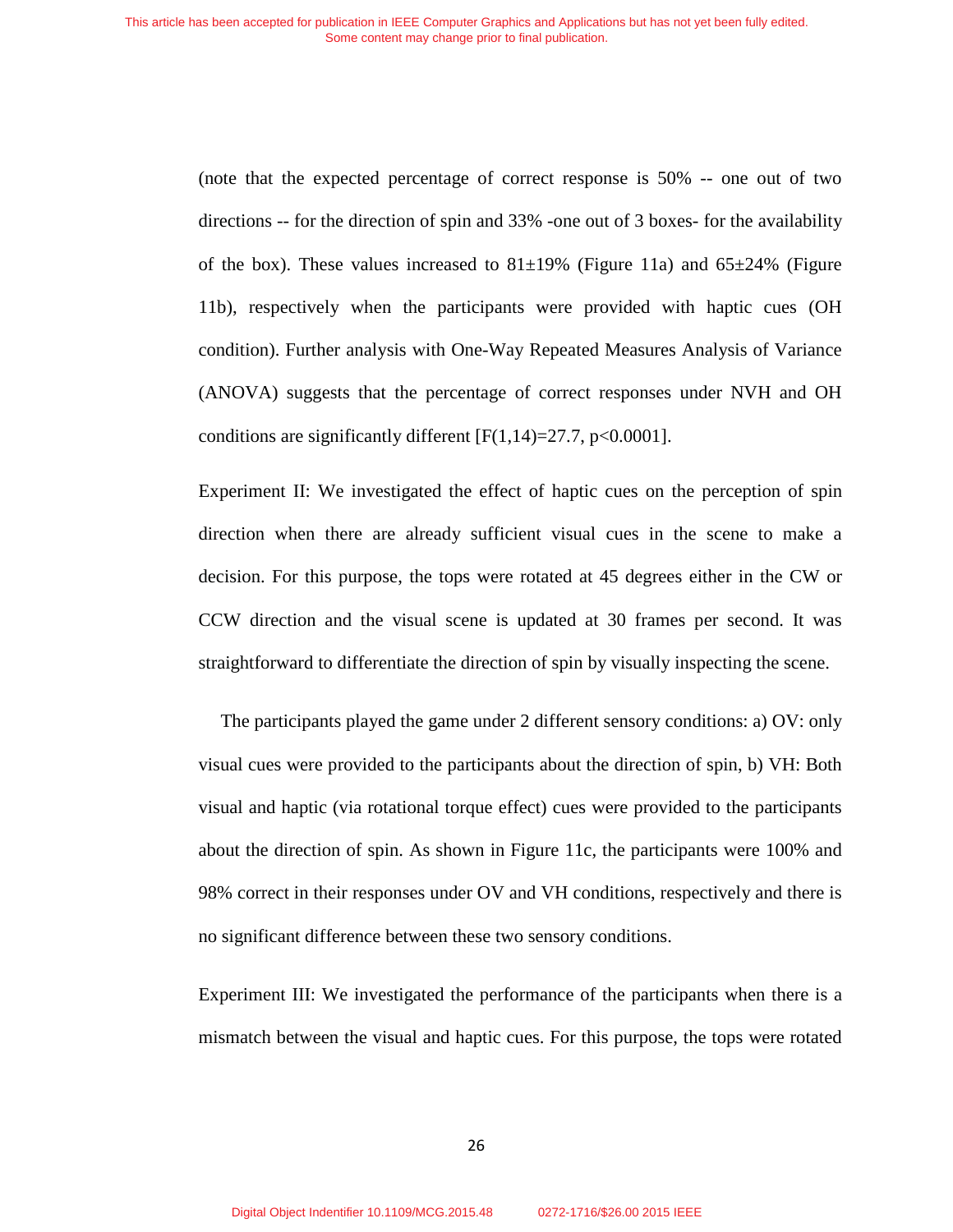at 45 and 135 degrees per frame in the CW and CCW directions, respectively. When the tops were rotated at 45 (135) degrees per frame, it was visually perceived as they were spinning in the CW (CCW) direction or vice versa. During mismatch between visual and haptic condition, the haptic cues were provided to the participants in the direction opposite to the visually perceived one, hence causing a disparity between the visual and haptic cues (MVH condition).

As shown in Figure 11d, under ambiguous sensory conditions, the participants preferred the visual cues over the haptic ones in making a decision about the direction of rotational torque. Also, One-Way Repeated Measures Analysis of Variance (ANOVA), shows that VH and MVH conditions are significantly different  $[F(1,14)=38.7, p<0.0001].$ 



Figure 11 – Spinning Top Game: Percentage of correct choices of participants under various sensory conditions for tactile movement and rotational torque effects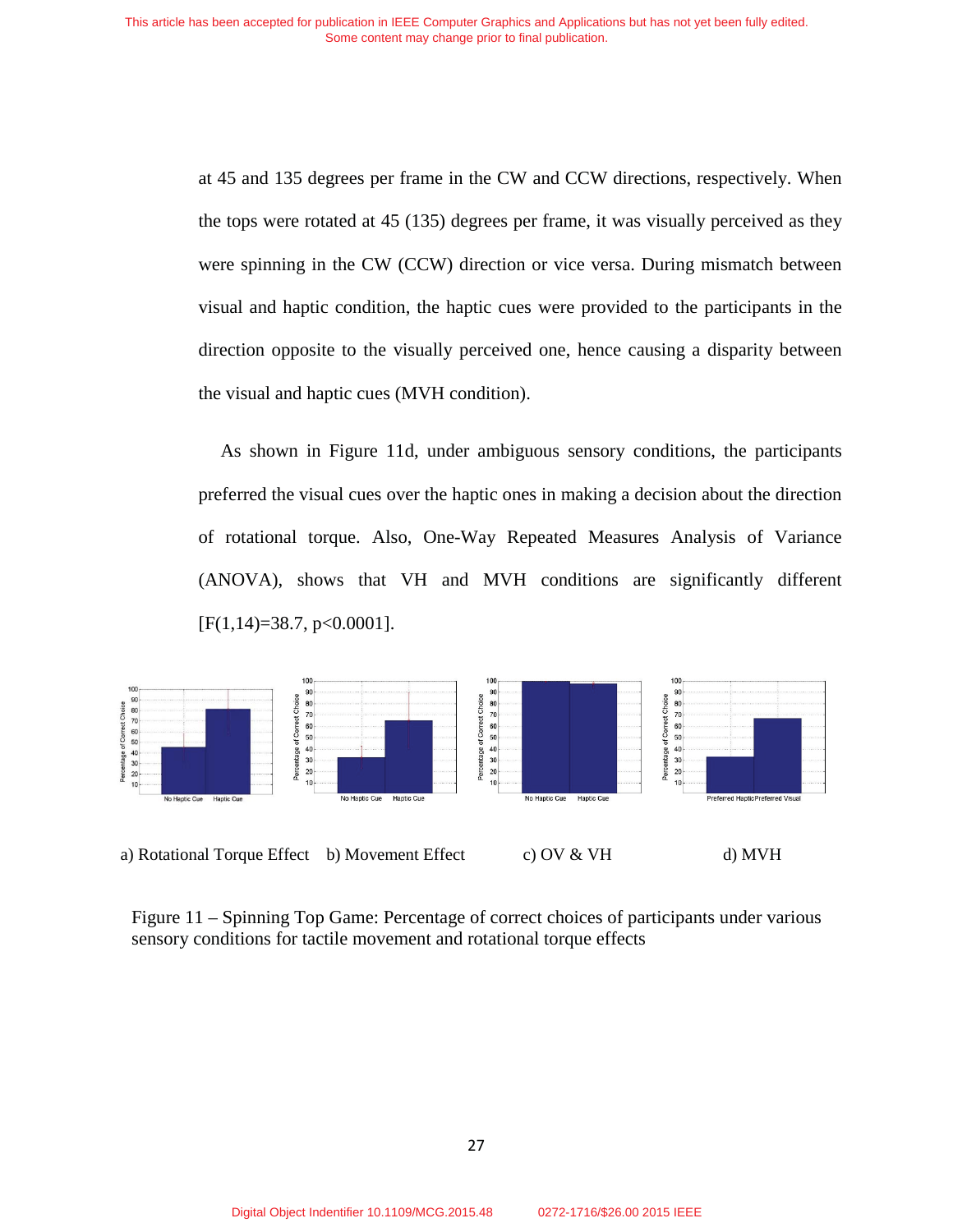### 6. FUTURE WORK

In our experiments, we explored a comprehensive set of values for parameters that create a sense of rotation about the long axis of the stylus. However, we did not attempt to build a mathematical model of the relationship between the parameters and perception ratings. The challenge in relating input values directly to the perceived sensations lies in the fact that both the input parameters and the sensation ratings are discrete labels; however they are connected through a time varying torque signal, which is continuous. Hence, a feasible strategy might involve building a mathematical model of the relationship between input parameters and output torque, as well as the relationship between the torque profiles and the perceived effects. In order to assess the feasibility of this idea, we collected torque data for combinations of input parameter values by attaching a torque sensor on the stylus casing [2]. Preliminary results from a set of system identification experiments show that it is possible to obtain a mathematical model of the relationship between the input parameters and torque response. This leaves the task of relating the perceived user sensations to the displayed torque profiles as an interesting piece of future work. This may potentially lead to a framework for inferring optimal actuation parameters.

Another piece of future work involves improving the physical and ergonomic characteristics of the stylus. Although our second design is substantially more compact compared to our original stylus, more improvement is needed to achieve the form factor of a regular stylus. This is partly because all used parts (actuators and the batteries) were off-the-shelf items. Replacing these with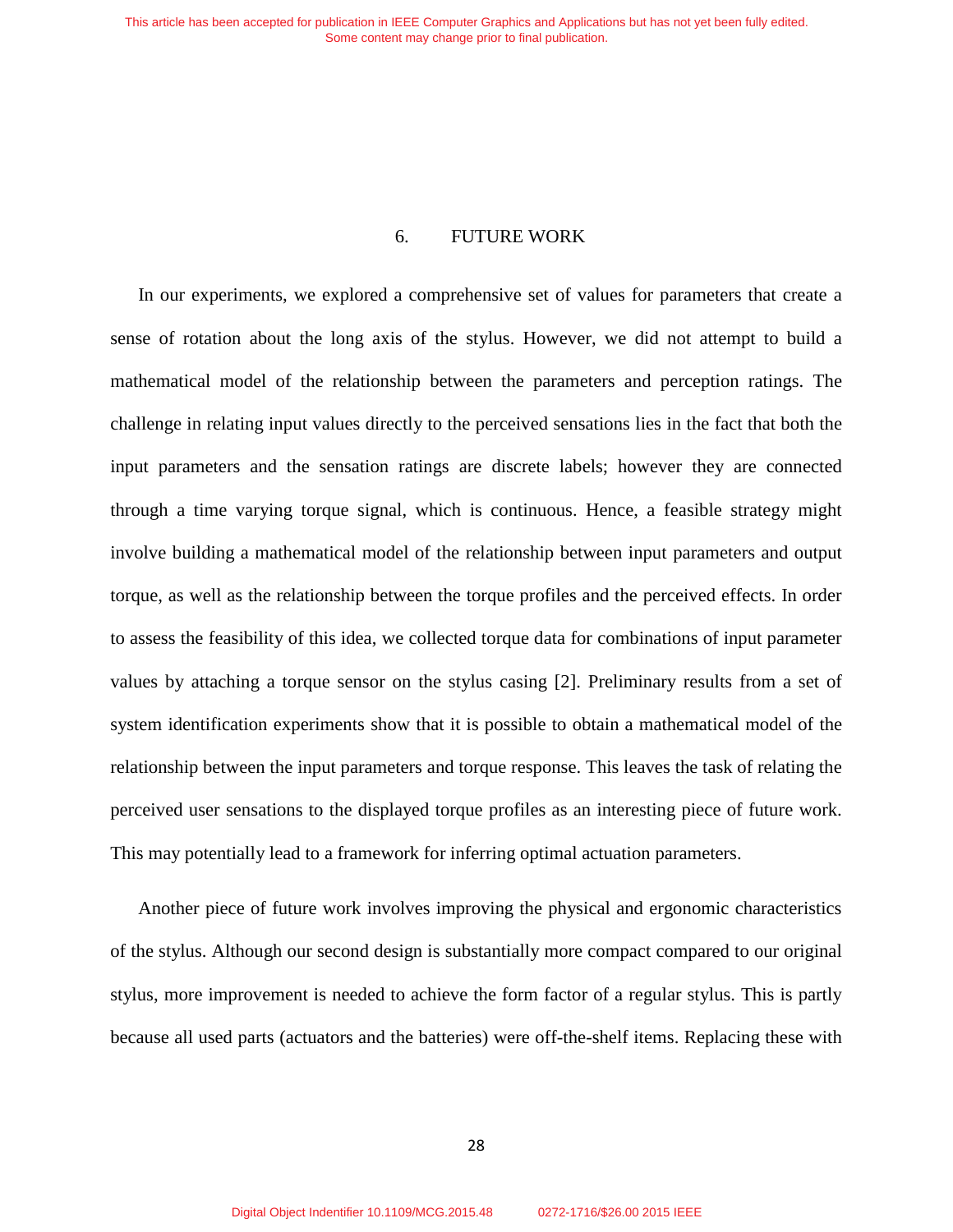custom-made versions with smaller form factors is likely to lead to an improvement. The improved form factor is likely to improve the ergonomic character of the stylus, which deserves further exploration. A possible direction might involve investigating parameters such as stylus length, center of gravity, casing texture, and pen-skin contact area.

# 7. CONCLUSIONS

We introduced a novel haptic stylus capable of displaying two effects to the user: the movement effect and the rotational torque effect. The movement effect was displayed by asynchronously activating two vibration motors positioned on two ends of the stylus. The rotational torque effect was displayed through a DC motor creating torque pulses in the intended direction. We explored the effective parameter spaces for both haptic effects through psychophysical experiments. The results of the psychophysical experiments using both HaptiStylus designs proved that the proposed haptic effects are perceived by the participants.

Our design opens new avenues for exploration in the pen-based computing and haptics communities. We believe that HaptiStylus can be used in a variety of mobile applications including games, entertainment, and education. For example, injection/discharge of fluids (e.g. simulating needle injection in a game), trajectory of a moving object towards/away to/from the scene (e.g. an approaching fire engine in a video scene), and penetration into a soft object (e.g. touching and feeling the softness of organs in the visual scene) can be displayed to a user using the movement effect. Similarly, opening and closing of valves and screws, sense of rotational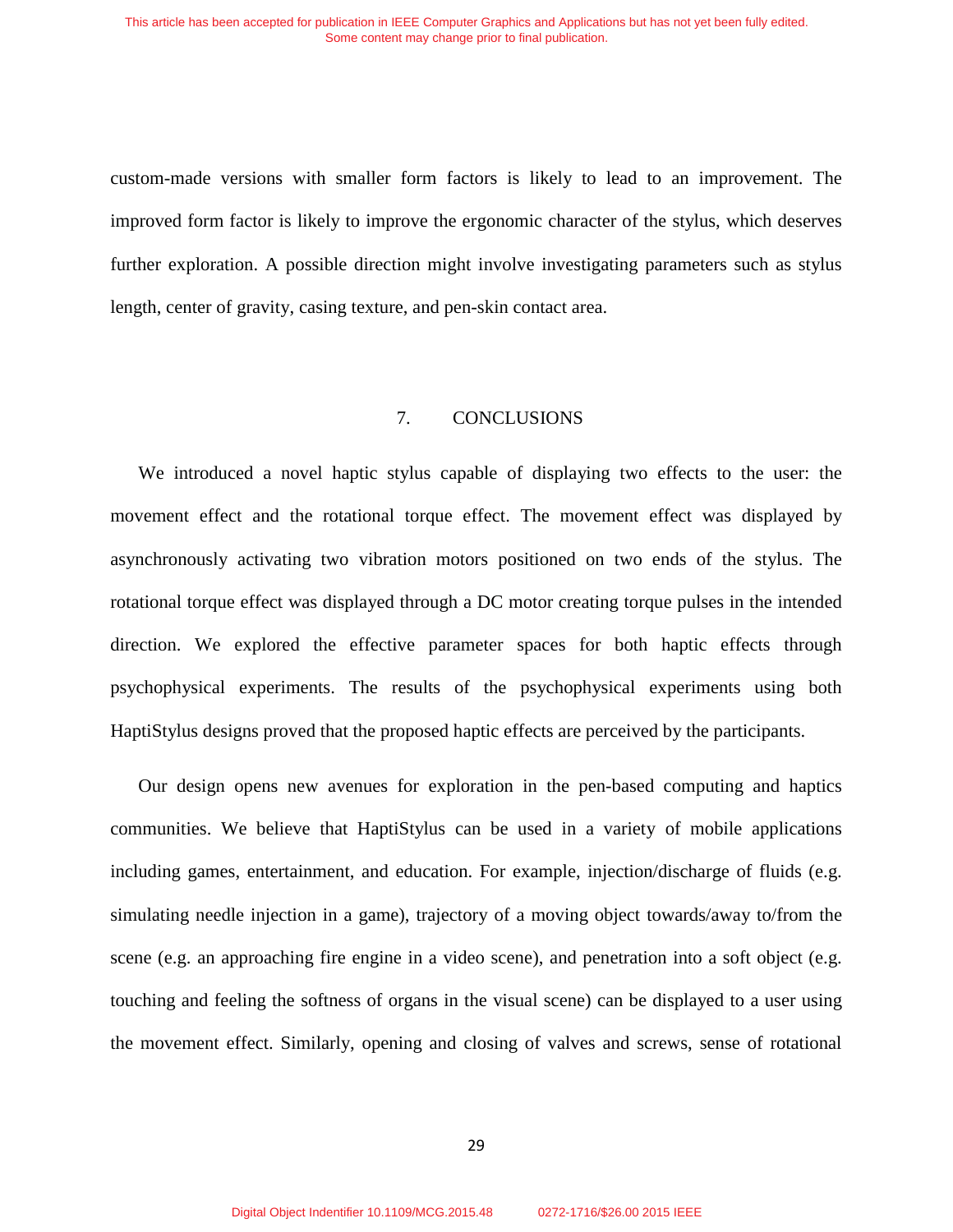inertia in spinning and rolling objects (e.g. flying an airplane in a game) can be conveyed to the user via the rotational torque effect. This is not an exhaustive list, but serves as evidence of the abundance of potential uses.

# **REFERENCES**

- 1. C. Sherrick and R. Rogers, "Apparent haptic movement," *Perception and Psychophysics*, vol. 1, no. 6, 1966, pp. 175-180*.*
- 2. A. Arasan, C. Basdogan, and T. Sezgin, "Haptic Stylus with Inertial and Vibro-Tactile Feedback," *Proc. World Haptics Conference* (WHC), IEEE, 2013, pp. 425-430.
- 3. J. Lee, P. Dietz, D. Leigh, W. Yerazunis, and S. Hudson, "Haptic Pen: A Tactile Feedback Stylus for Touch Screens," *Proc. 17th ACM Symp. User Interface and Software Technology* (UIST'04), ACM, 2004, pp. 291-294.
- 4. K. Kyung and J. Lee, "Ubi-Pen: A Haptic Interface with Texture and Vibrotactile Display," *Computer Graphics and Applications* (CG&A), IEEE, vol. 29, no. 1, 2009, pp. 56-64.
- 5. K. Kyung, J. Lee, J. Park, and M. Srinivasan, "wUbi-Pen: Sensory Feedback Stylus Interacting with Graphical User Interface", *Presence: Teleoperators and Virtual Environments*, vol. 21, no. 2, 2012, pp. 142-155.

30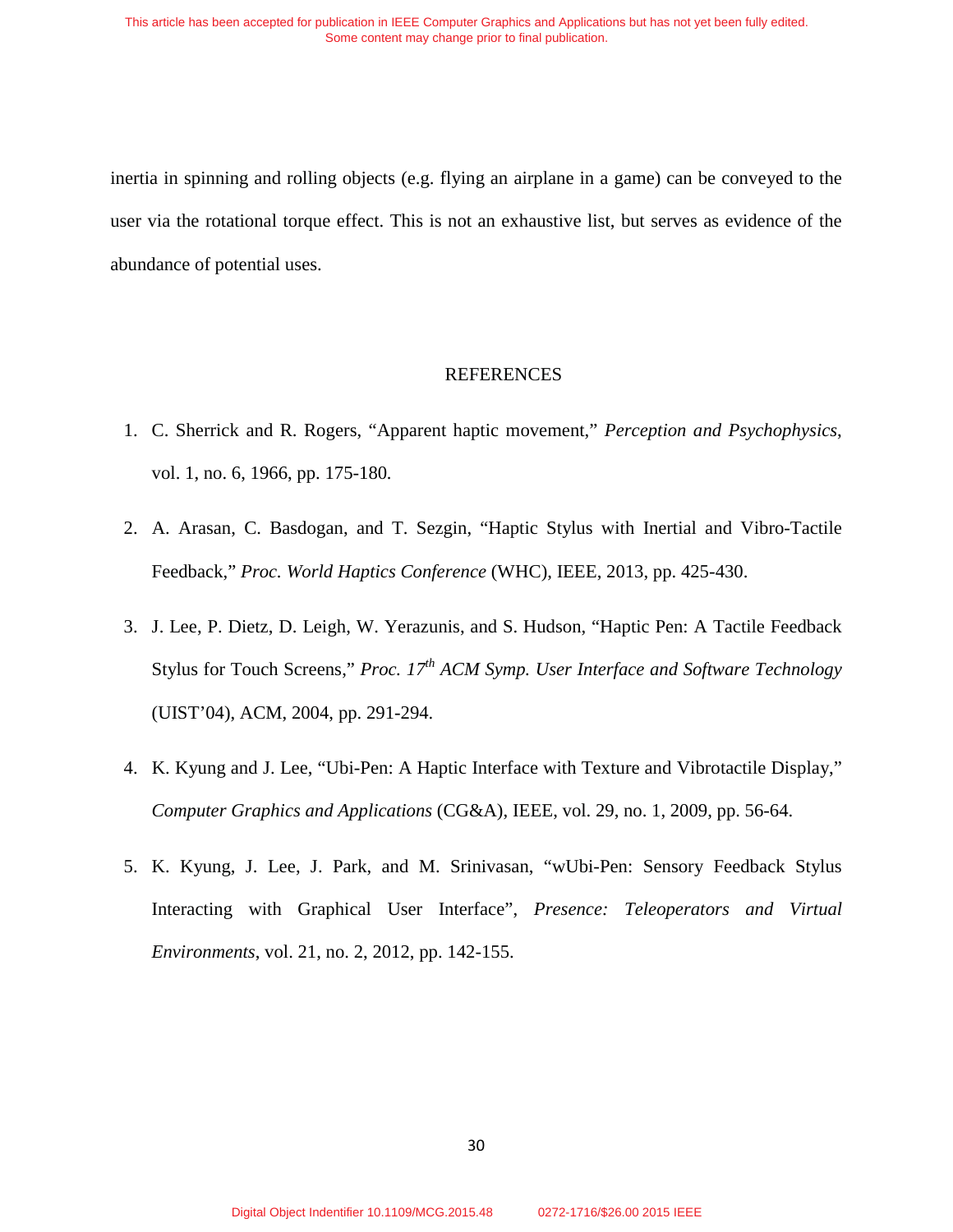- 6. S. Kamuro, K. Minamizawa, N. Kawakami, and S. Tachi, "Ungrounded Kinesthetic Pen for Haptic Interaction with Virtual Environments," *18th IEEE International Symposium on Robot and Human Interactive Communication* (RO-MAN) 2009, pp. 436-441.
- 7. G. Wintergerst, R. Jagodzinski, F. Hemmert, A. Müller, and G. Joost, "Reflective Haptics: Enhancing Stylus-Based Interactions on Touch Screens," *Proc. Euro Haptics Conference*,2010, pp. 360-366.
- 8. A. Withana, M. Kondo, Y. Makino, G. Kakehi, M. Sugimoto, and M. Inami, "ImpAct: Immersive Haptic Stylus to Enable Direct Touch and Manipulation for Surface Computing," *Computers in Entertainment* (CIE), ACM, vol. 8, no. 2, 2010, pp. 9:1-9:16.
- 9. I. Poupyrev, M. Okabe, S. Maruyama, Haptic Feedback for Pen Computing: Directions and Strategies, *Proc. SIGCHI Conference on Human Factors in Computing Systems*, ACM, 2004, pp. 1309-1312.
- 10. H. Tan and A. Pentland, "Tactual Displays for Wearable Computing," *First International Symposium on Wearable Computers,* 1997, pp. 84-89.
- 11. A. Israr and Ivan Poupyrev, "Tactile Brush: Drawing on Skin with a Tactile Grid Display," *Proc. SIGCHI Conference on Human Factors in Computing Systems* (CHI'11), ACM, 2011, pp. 2019-2028.
- 12. A. Israr, I. Poupyrev, "Control Space of Apparent Haptic Motion", *Proc. World Haptics Conference (WHC)*, IEEE, 2011, pp. 457-462.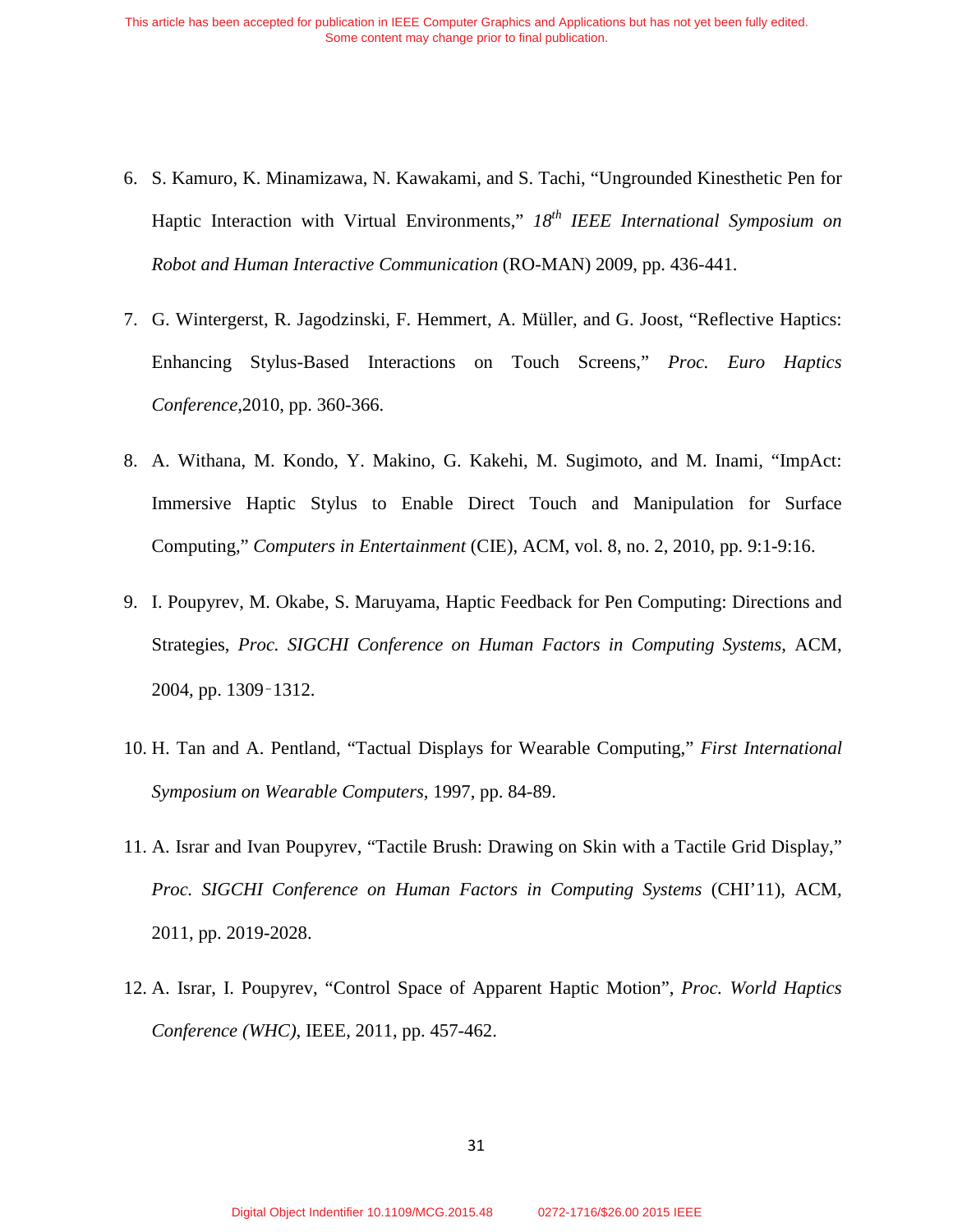- 13. S. Kim, J. Kim, and K. Kim, "Traveling Vibrotactile Wave A New Vibrotactile Rendering Method for Mobile Devices," *Consumer Electronics*, IEEE, 2009, vol. 55, no. 3, pp. 1032- 1038.
- 14. S. Lim, D. Kwon, and Joonah Park, "Tactile Apparent Motion between Both Hands Based on Frequency Modulation," *Proc. Euro Haptics Conference,*2012, pp. 293-300.
- 15. K. Winfree, J. Romano, J. Gewirtz, and K. Kuchenbecker, "A High Fidelity Ungrounded Torque Feedback Device: The iTorqU 2.0," *Proc. World Haptics Conference,*2009*.* pp. 261-266.
- 16. L. Porquis, M. Konyo, and S. Tadokoro, "Tactile-Based Torque Illusion Controlled by Strain Distributions on Multi-finger Contact," *Haptics Symposium*, IEEE, 2012, pp. 393- 398.
- 17. T. Amemiya and H. Gomi, "Directional Torque Perception with Brief, Asymmetric Net Rotation of a Flywheel," *Transactions on Haptics*, IEEE, 2013, vol. 6, no. 3, pp. 370-375.
- 18. Yannier, N., Basdogan, C., Tasiran, S., Sen, O.L., 2009, "Using Haptics to Convey Cause and Effect Relations in Climate Visualization", *Transactions on Haptics*, IEEE, vol. 1, no. 2, pp. 130-141.

32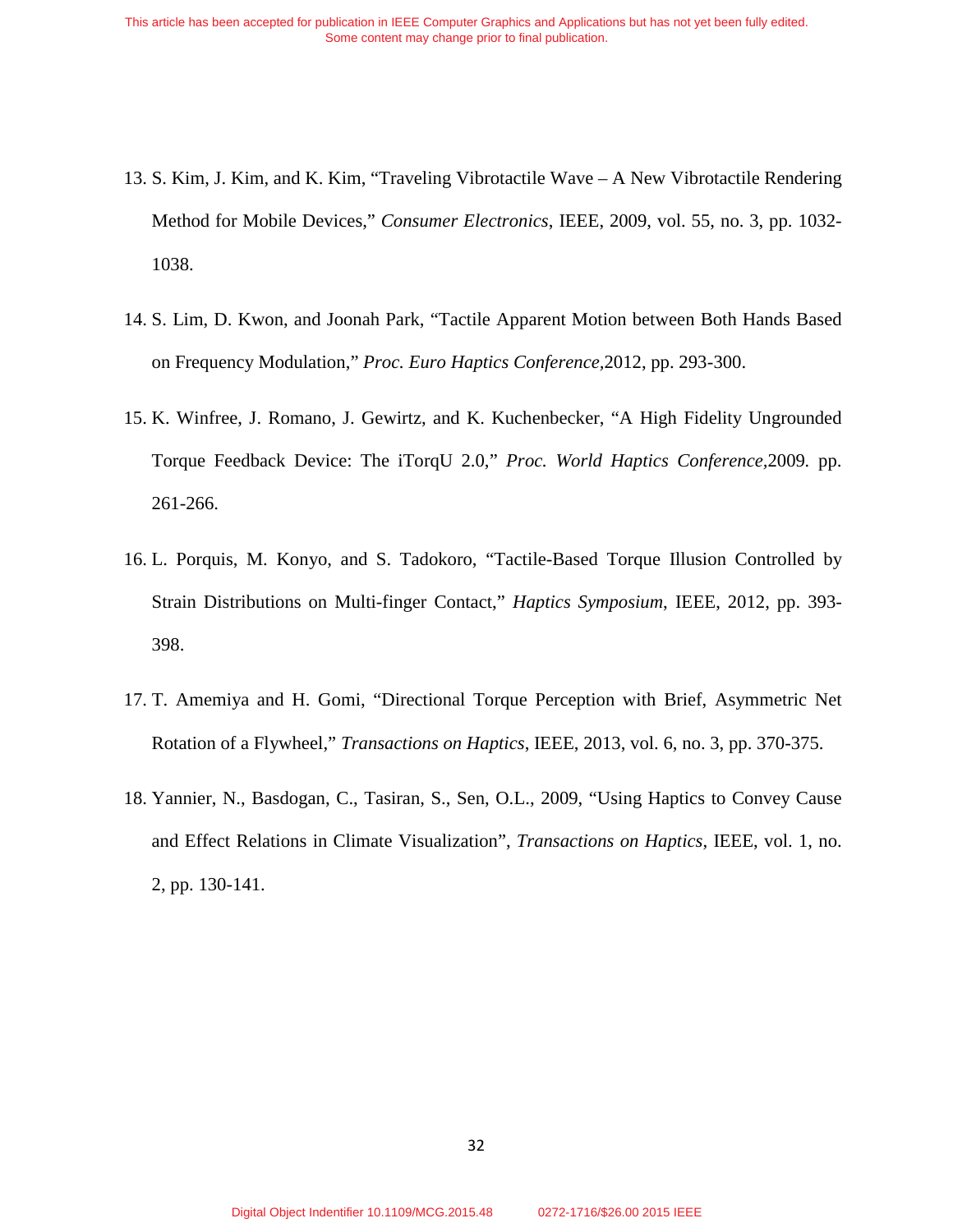

**Atakan Arasan** received his BS degree in Electrical and Electronics Engineering from Koc University in 2011. He is currently a research assistant at the Intelligent User Interfaces Laboratory and the Robotics and Mechatronics Laboratory of Koc University. His research interests include haptics, vibration

and torque perception, tactile illusions, pen-based interfaces and HCI.



**Cagatay Basdogan** is a faculty member in the Mechanical Engineering and Computational Sciences and Engineering programs of Koc University, Istanbul, Turkey. He is also the director of the Robotics and Mechatronics Laboratory at Koc University. Before joining Koc University, he worked at

NASAJPL/Caltech, MIT, and Northwestern University Research Park. His research interests include haptic interfaces, robotics, mechatronics, biomechanics, medical simulation, computer graphics, and multi-modal virtual environments. Basdogan has a PhD in Mechanical Engineering from Southern Methodist University in 1994. He is currently the associate editor of chief in IEEE Transactions on Haptics and associate editors in Presence and Computer Animation and Virtual

Worlds journals.



**Tevfik Metin Sezgin** graduated summa-cum-laude with Honors from Syracuse University in 1999. He received his MS and PhD degrees from Massachusetts Institute of Technology in 2001 and 2006. He subsequently joined the University of Cambridge as a Postdoctoral Research Associate, and held a

visiting researcher position at Harvard University in 2010. He is currently an assistant professor